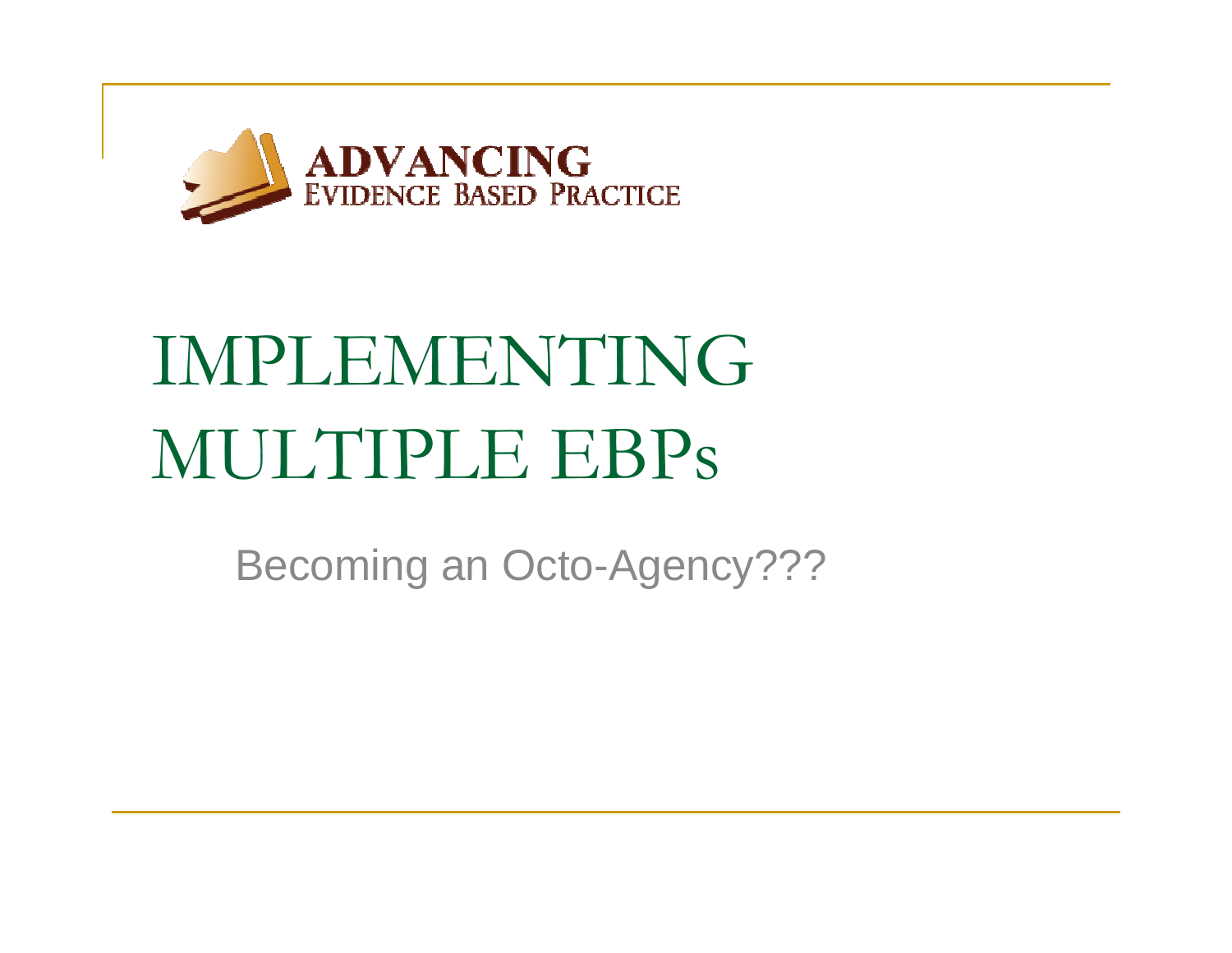### SO YOU'VE DONE ONE EBP…

#### …AND YOU:

 $\overline{\mathcal{L}}$ Hated it

 $\mathcal{C}^{\mathcal{A}}$ Loved it

or

 $\frac{1}{2}$ Had mixed feelings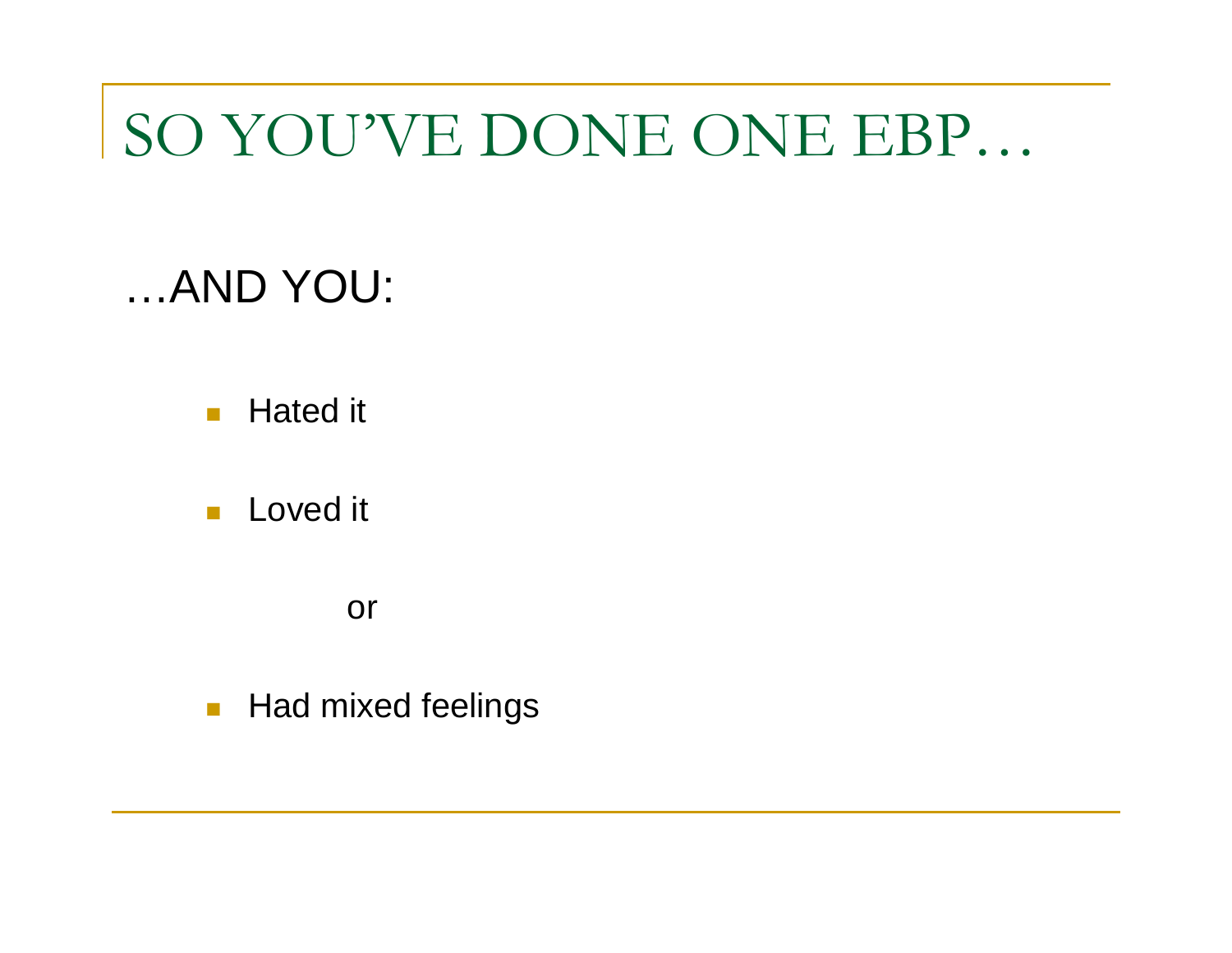### IF YOU HATED IT...

I doubt you're here.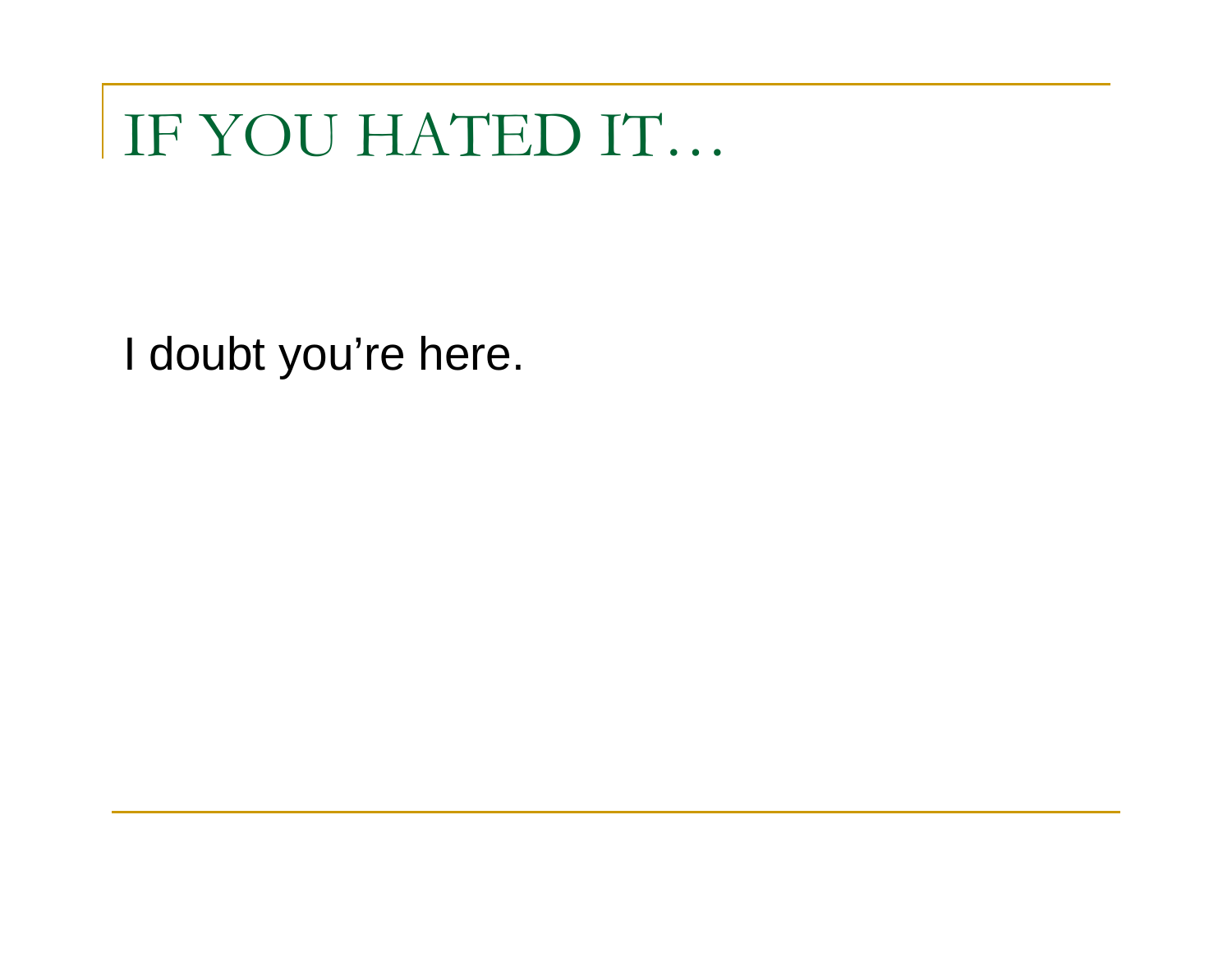IF YOU LOVED IT OR HAD MIXED FEELINGS…

### WHY??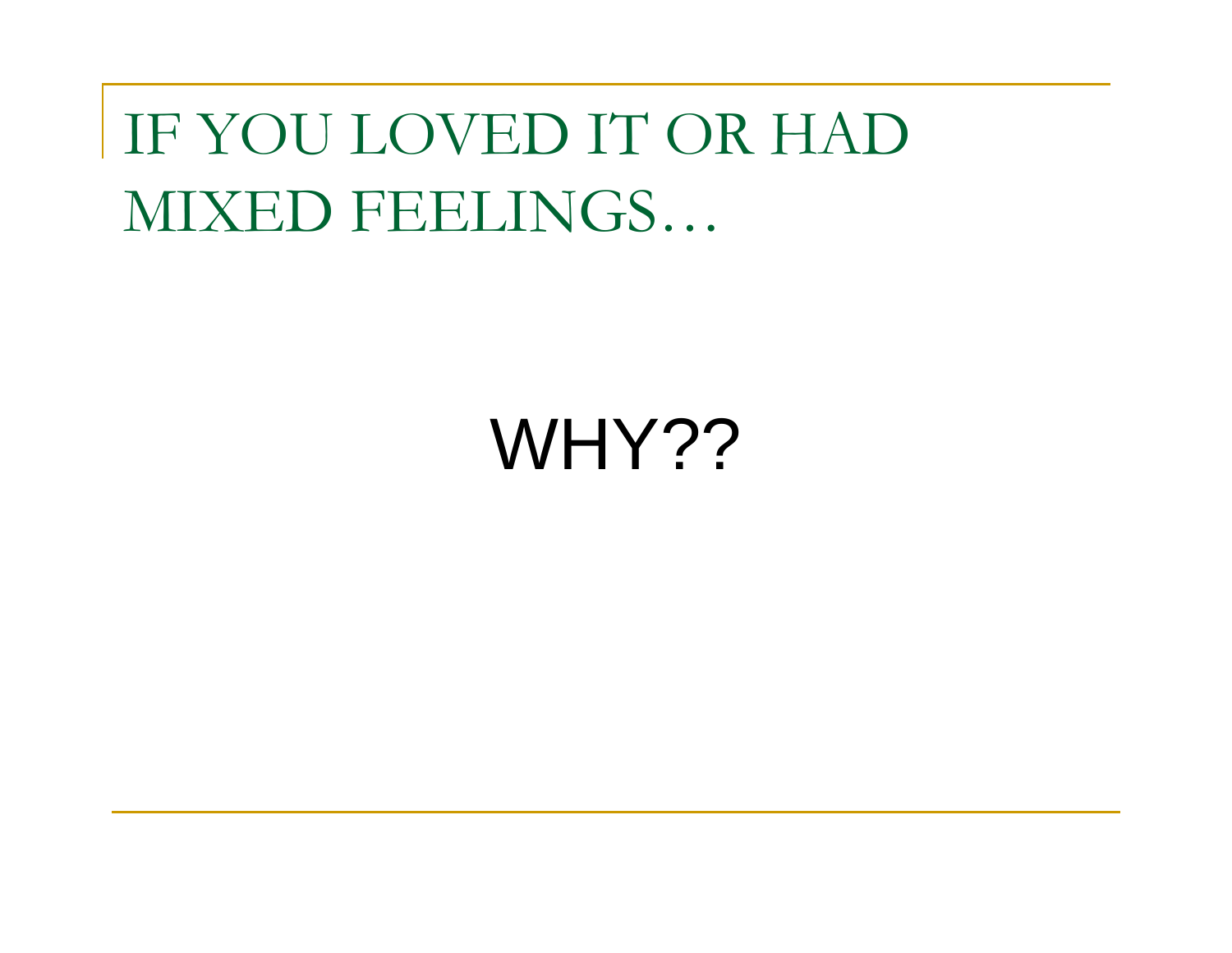### THE DOWN SIDE

- **If pushed you to change how you work.**
- Funding can be a **\*\*##^^%&#@\$\$\$**.
- **Referral sources didn't follow through.**
- $\mathbb{R}^{\mathbb{Z}}$  Government agencies want results but won't change how they operate.
- **Fidelity ain't easy.**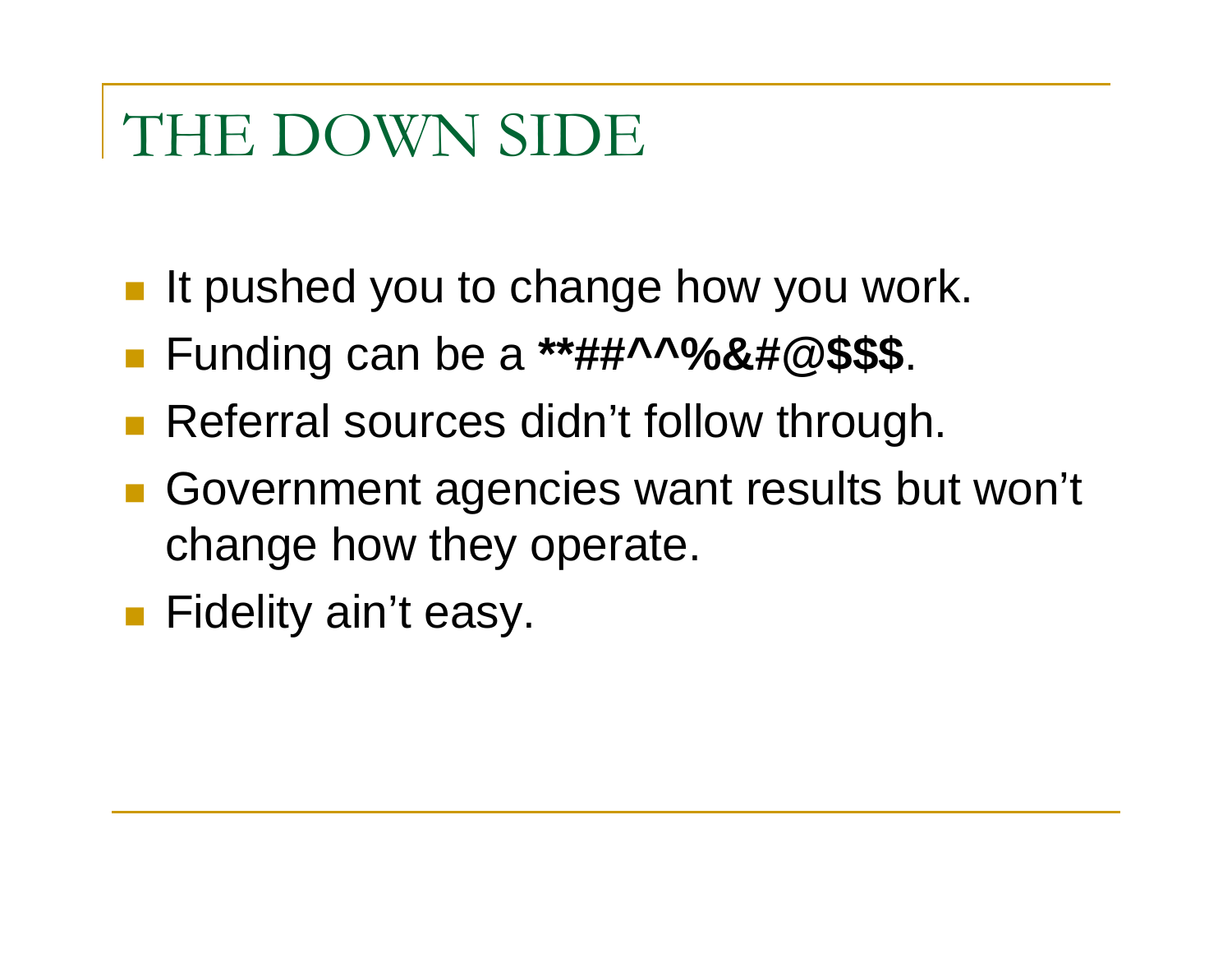#### THE UP SIDE

- **If pushed you to change how you work.**
- You are doing programs you know are effective.
- **Pandity Your staff learn and grow and become more** effective.
- **Nou create system change.**
- By doing EB programs, you become a leader in your community and – likely – in your state.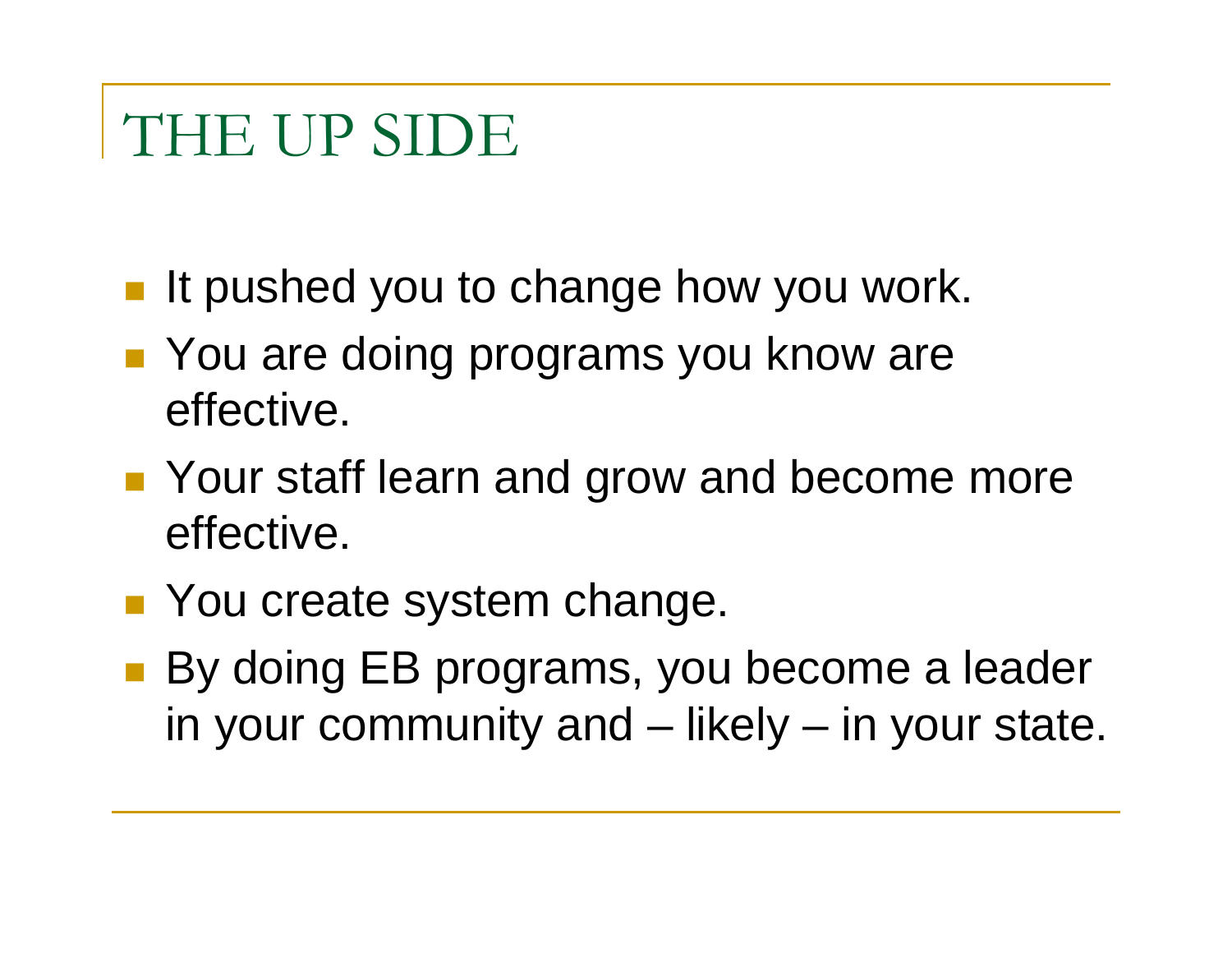WHY DO A 2nd or a 3rd?

If you are doing your first one well...

...the second is a lot easier.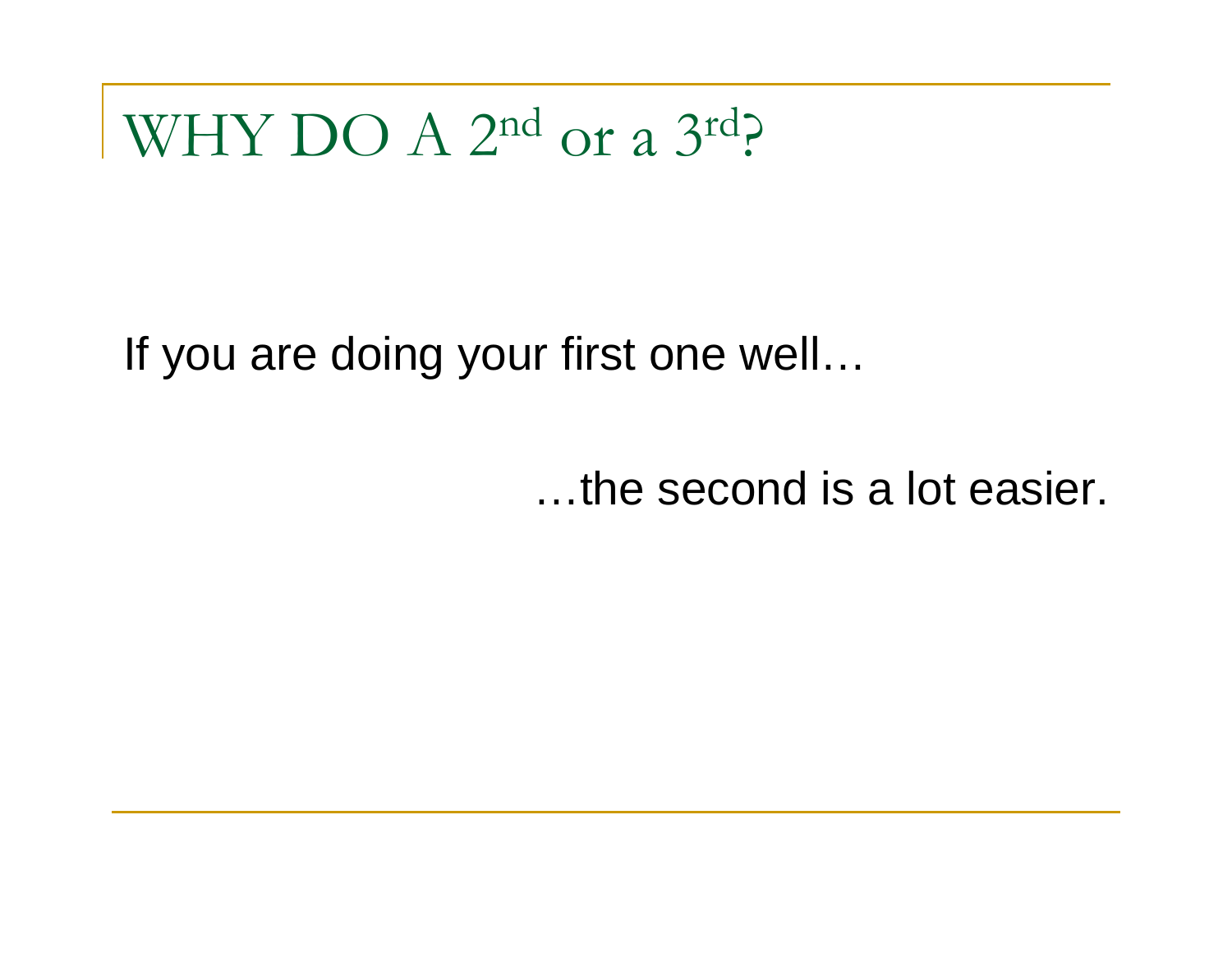### WHY DO A 2<sup>nd</sup> or a 3<sup>rd</sup>?

#### WHY WILL IT BE EASIER??

- You've accepted the need for FIDELITY.
- $\overline{\mathcal{A}}$ You've put the *rubber to the road* once already.
- $\mathcal{L}_{\mathcal{A}}$ You have customer(s) who have bought into EBP.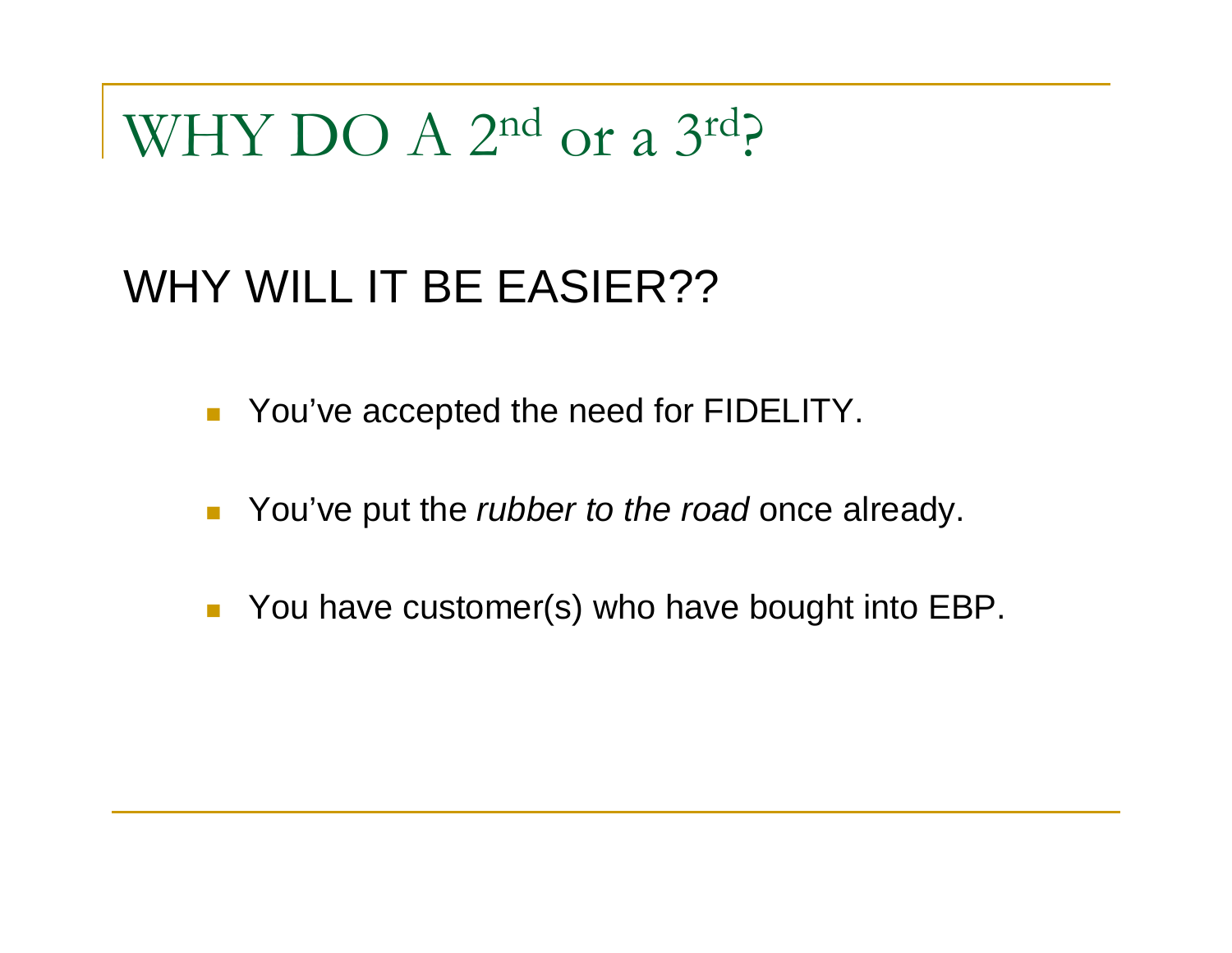WHY DO A 2<sup>nd</sup> or a 3<sup>rd</sup>?

One EBP is a program.

Two or more begin to build a new system of care.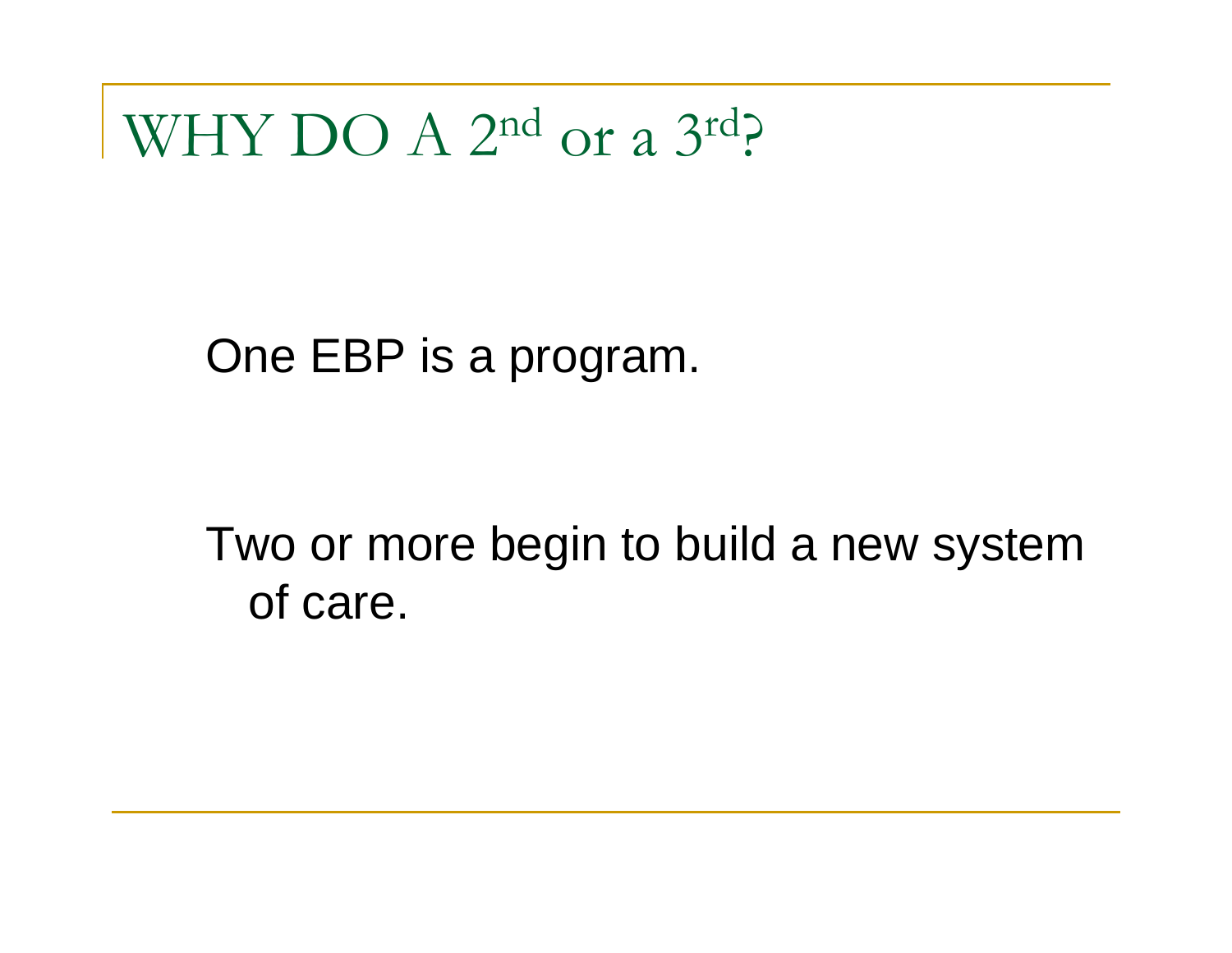WHY DO  $A$  2<sup>nd</sup> or a 3<sup>rd</sup>?

#### **CORNERING THE MARKET**

### **YOU BECOME** THE CUTTING EDGE **AGENCY** IN YOUR SERVICE AREA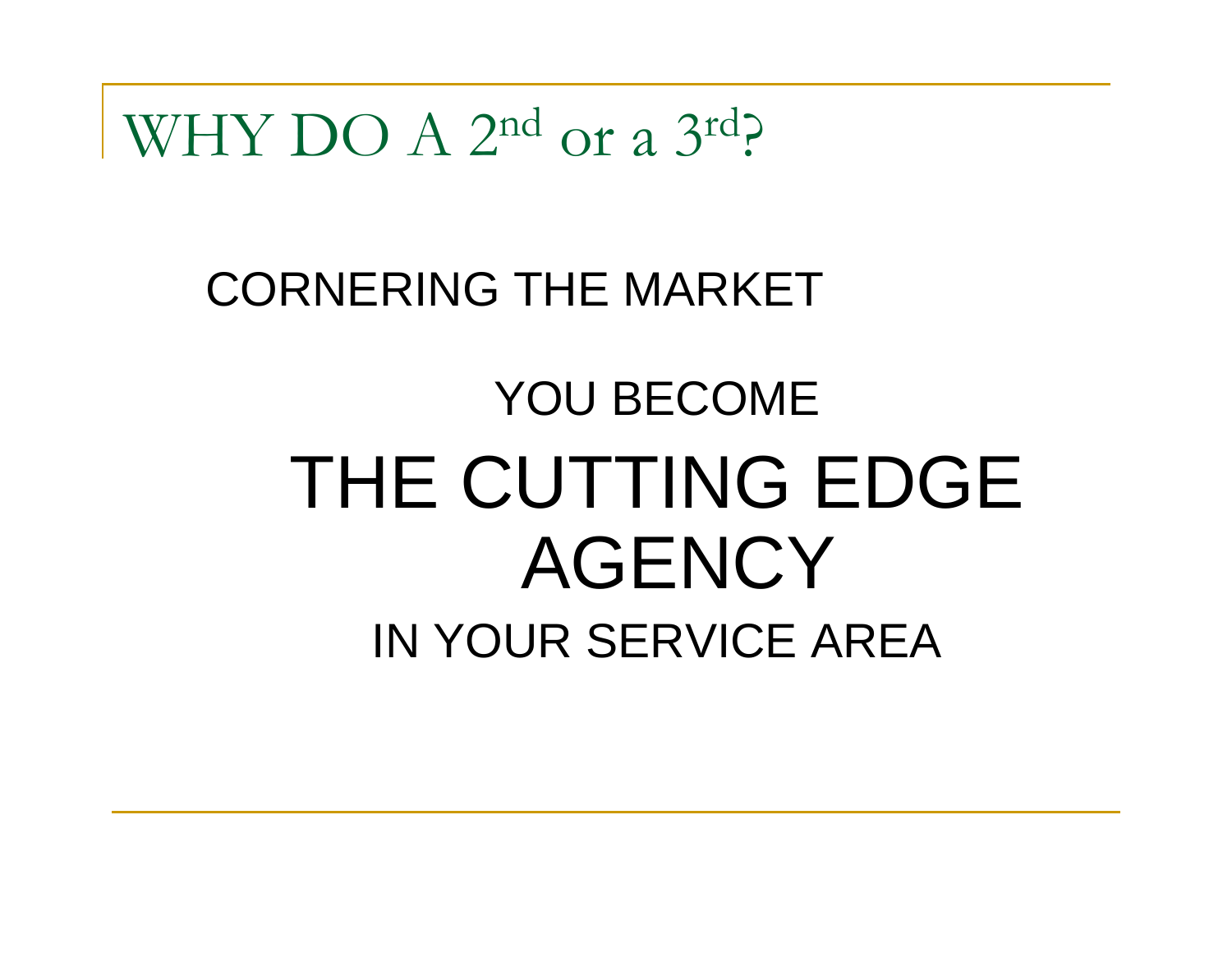#### What are the needs in your service area?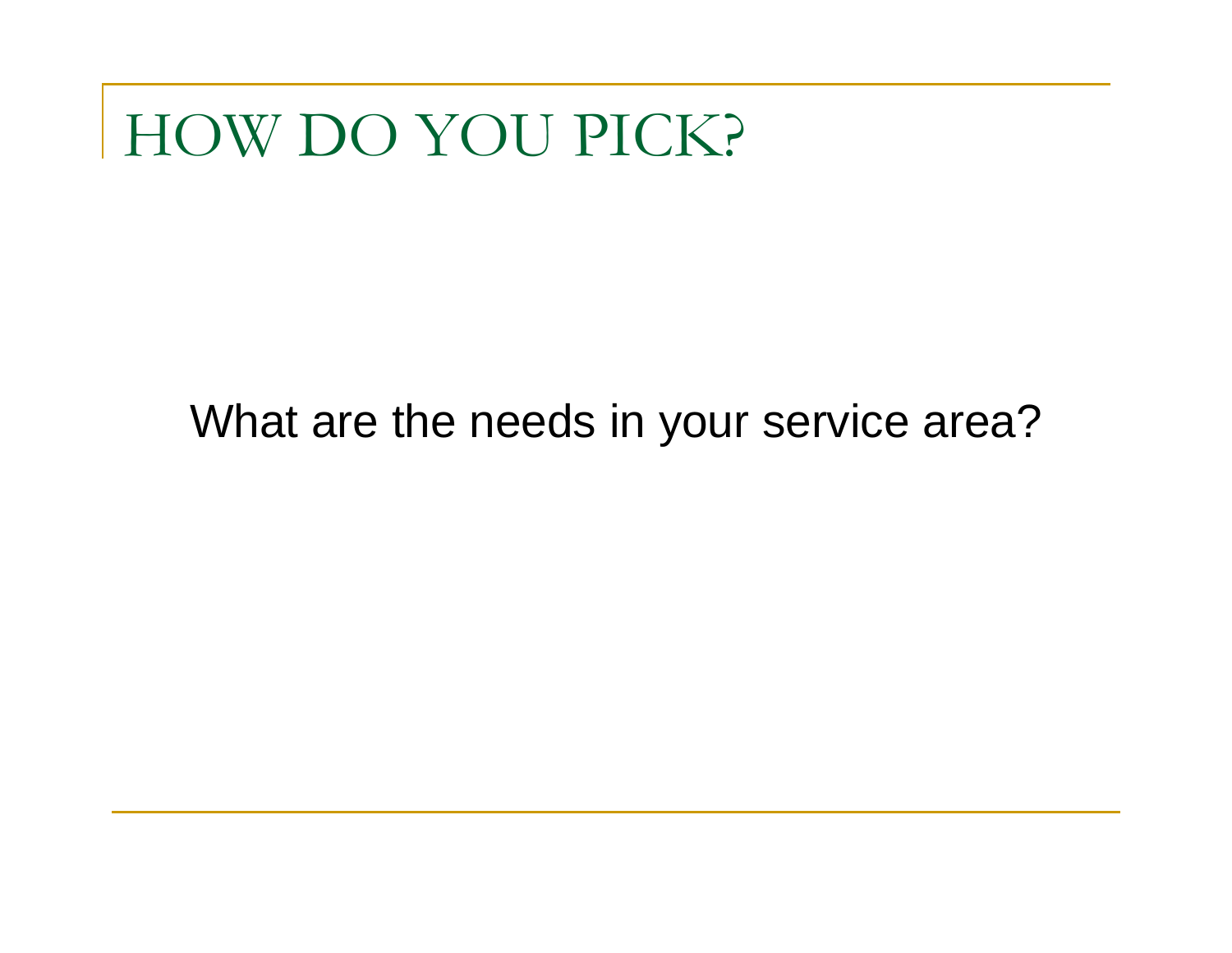Learn about the strengths and limitations of the various EB and promising programs and match them to the needs in your service area.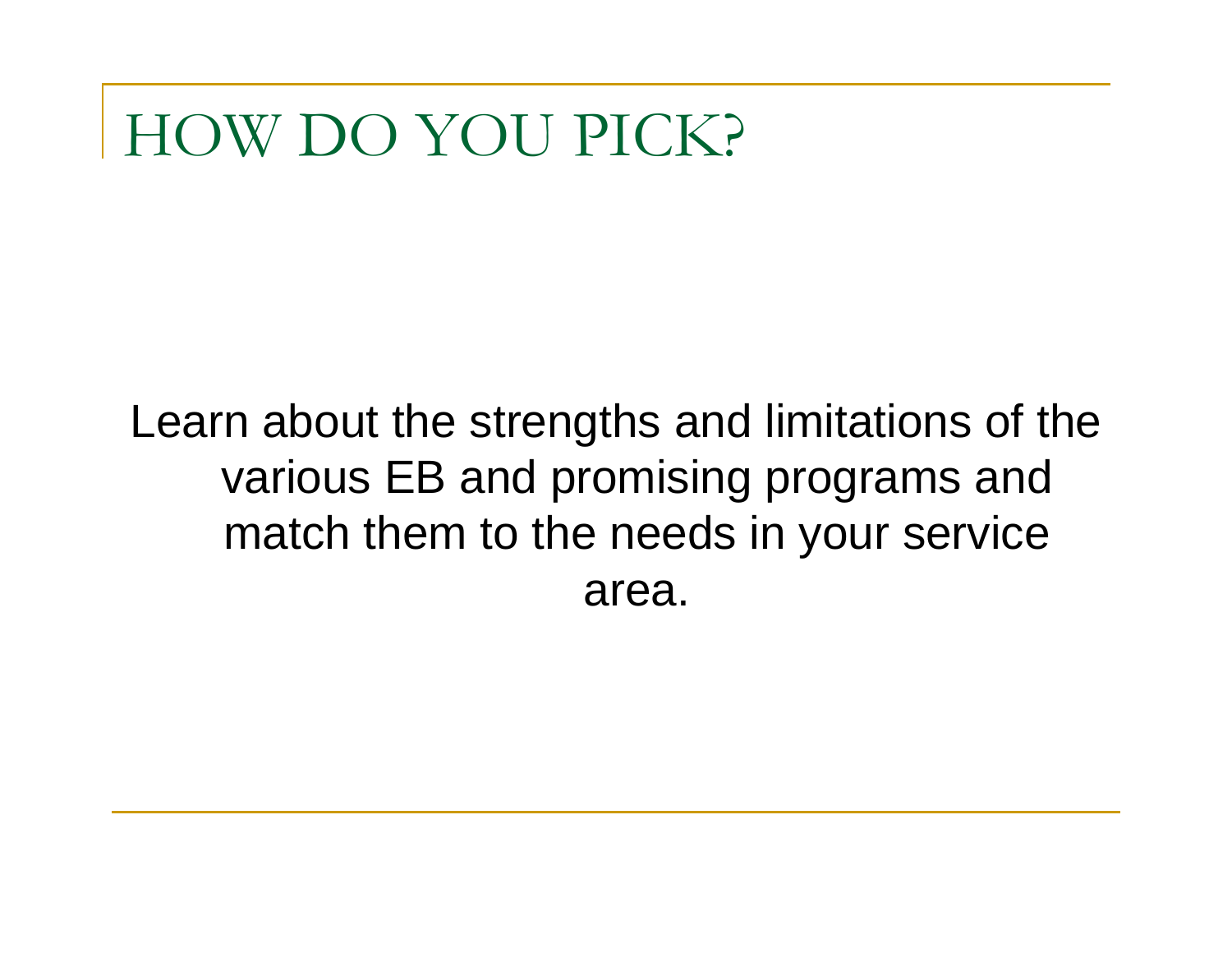If there are lots of out-of-home placements, having both FFT and MST creates a powerful **DIVERSION TANDEM**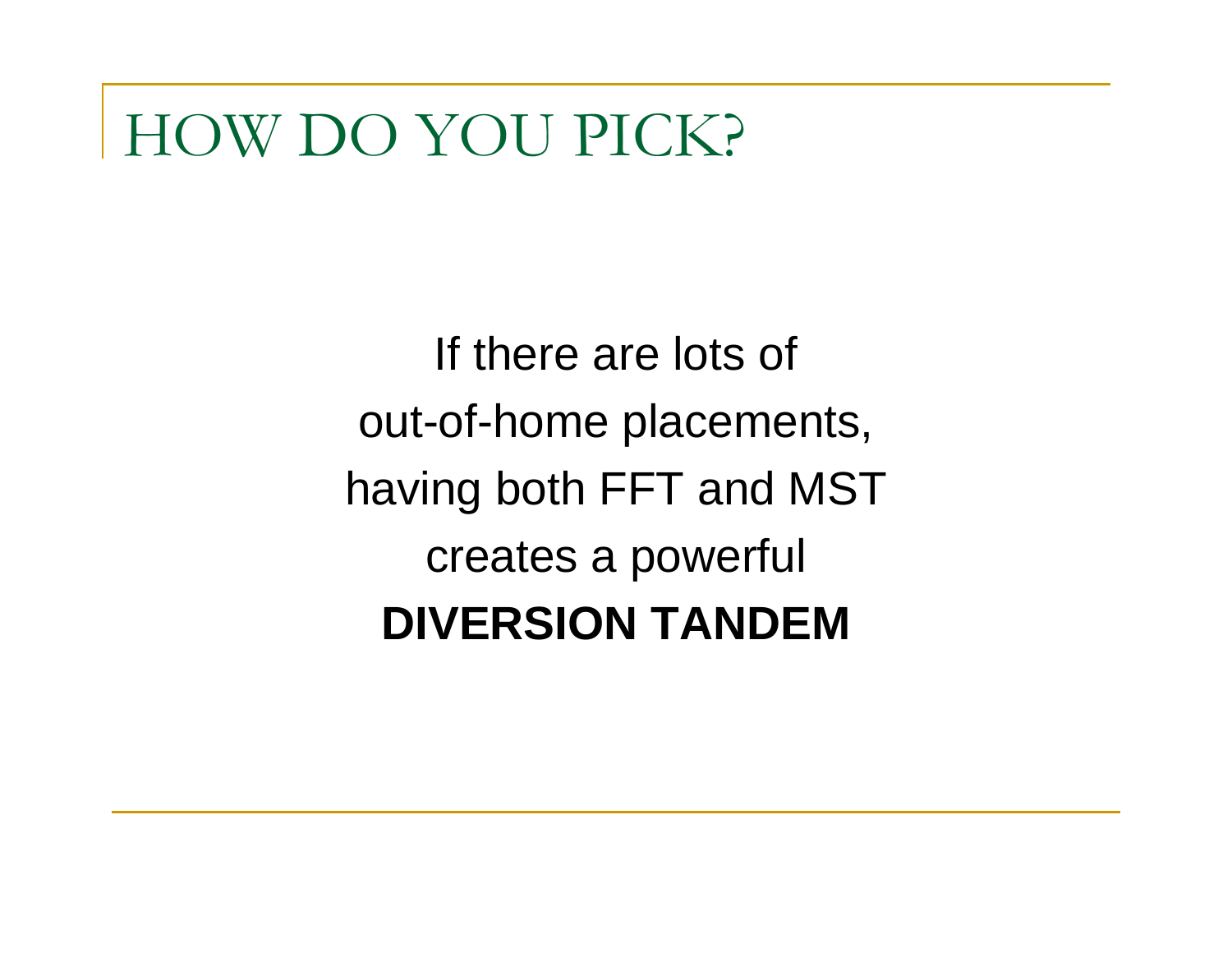Though doing

both FFT and BSFT

might be duplicative.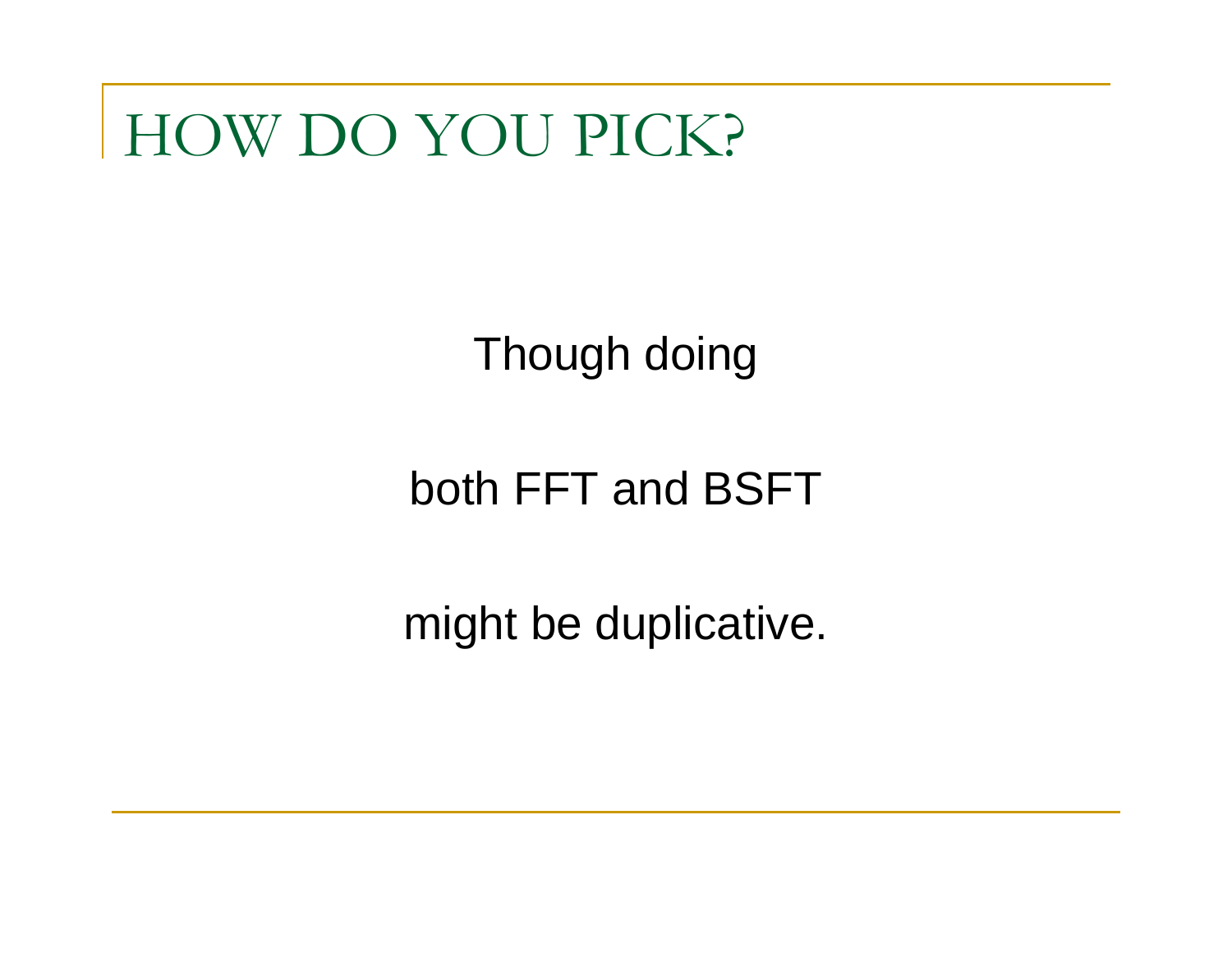If a lot of youth are in congregate care and never successfully return to the community MTFC provides an effective **ALTERNATIVE TO CONGREGATE CARE**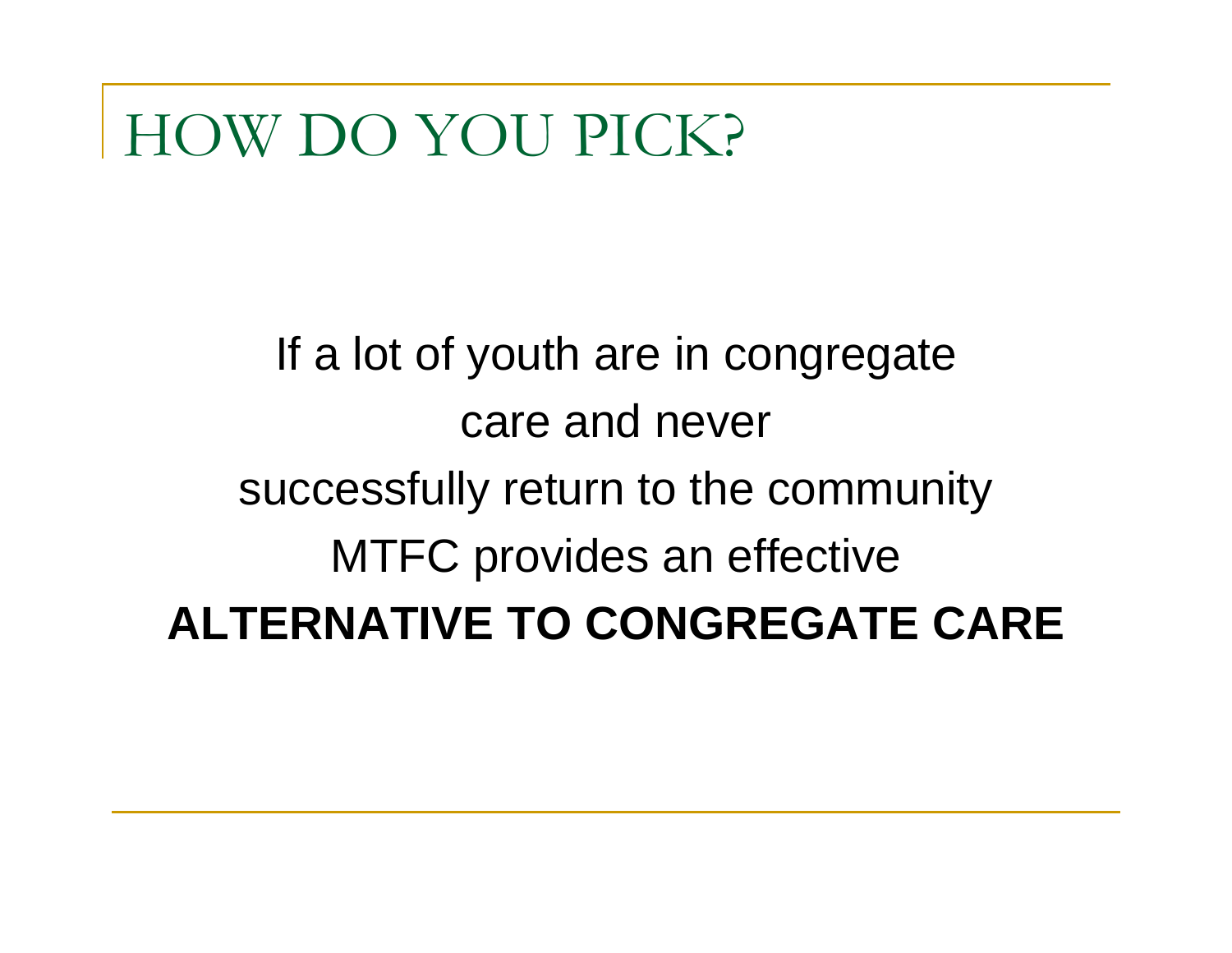#### If there is a lot of young child abuse and neglect NFP ADDRESSES THE ROOT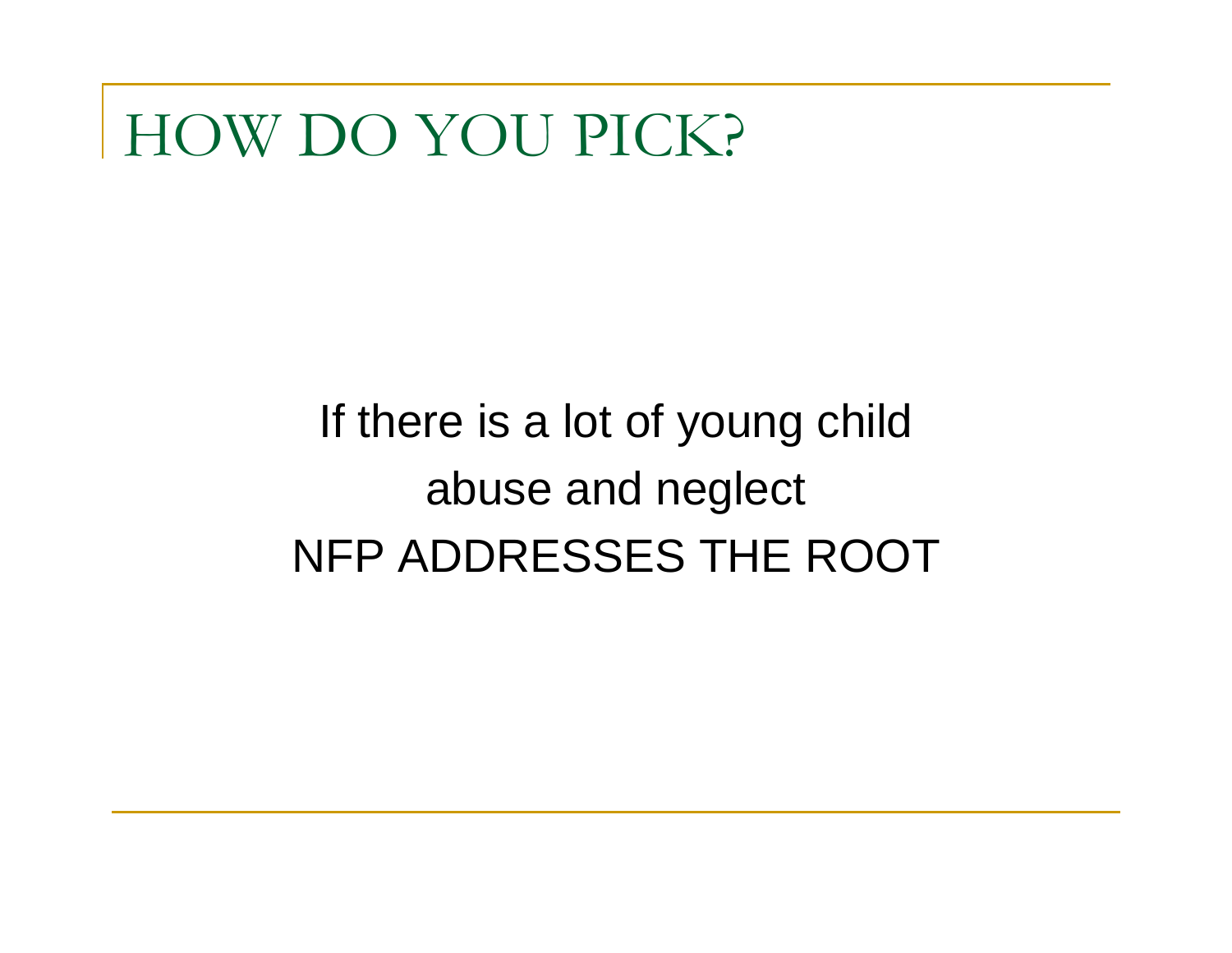#### Adaptations of these *Blueprint* programs and other promising interventions ARE ADDRESSING NEWCHILD WELFARE & JUVENILE JUSTICEISSUES.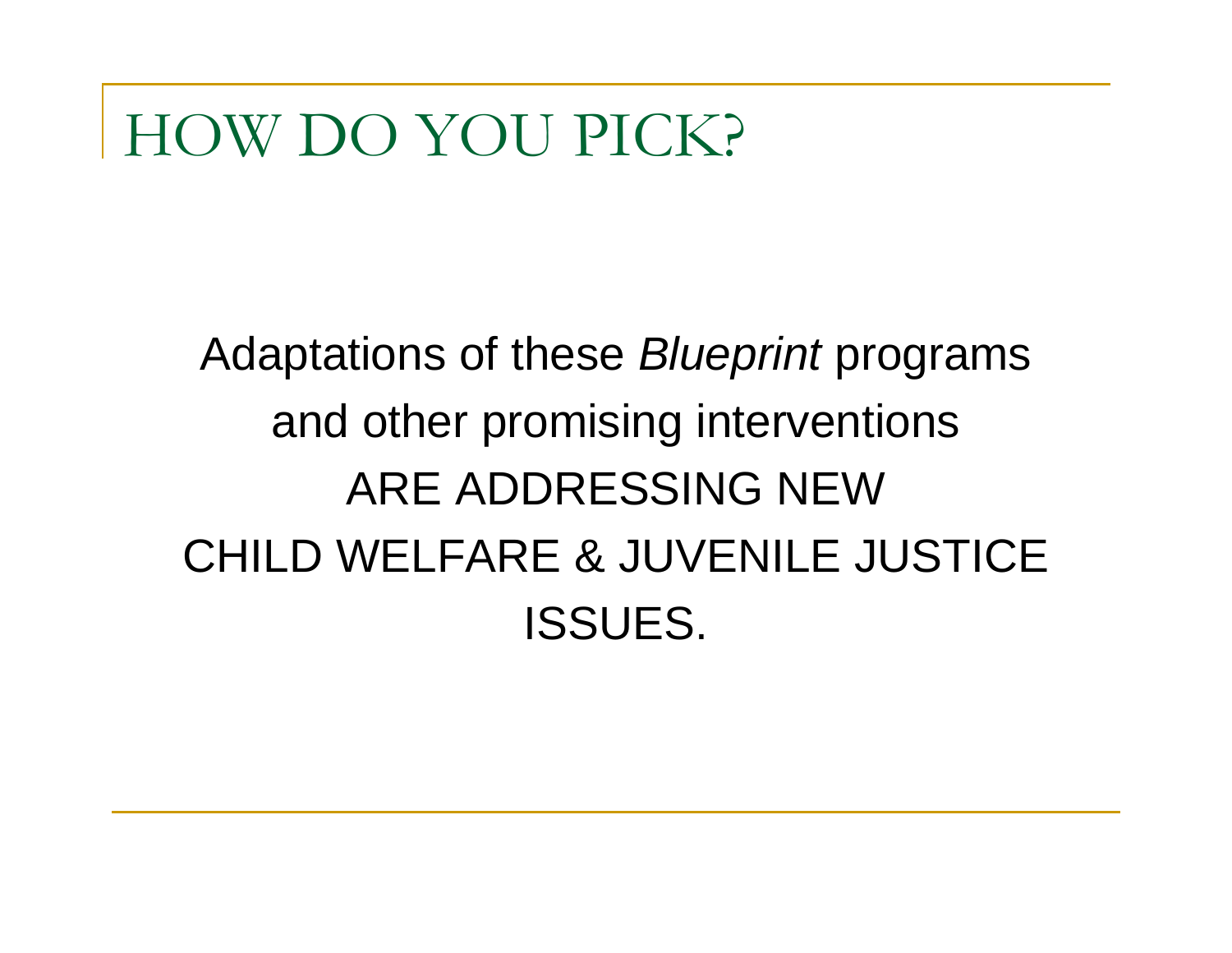BUT BEWARE

#### If it's not a *Blueprint* Program,

### LOOK CLOSELY AT THE *EVIDENCE!*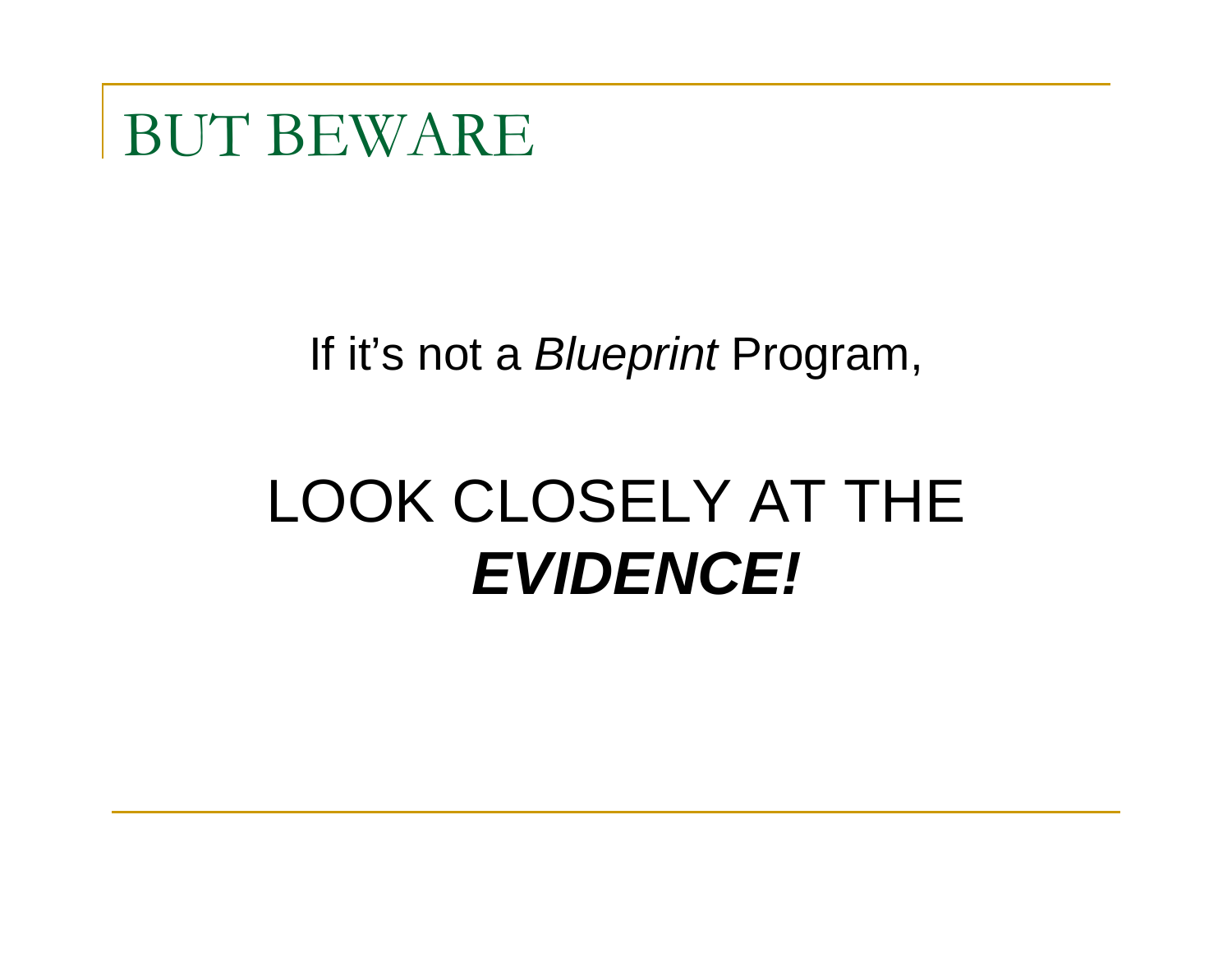Helping the customer see it as

### COMPLEMENTARY

**NOT** 

#### DUPLICATIVE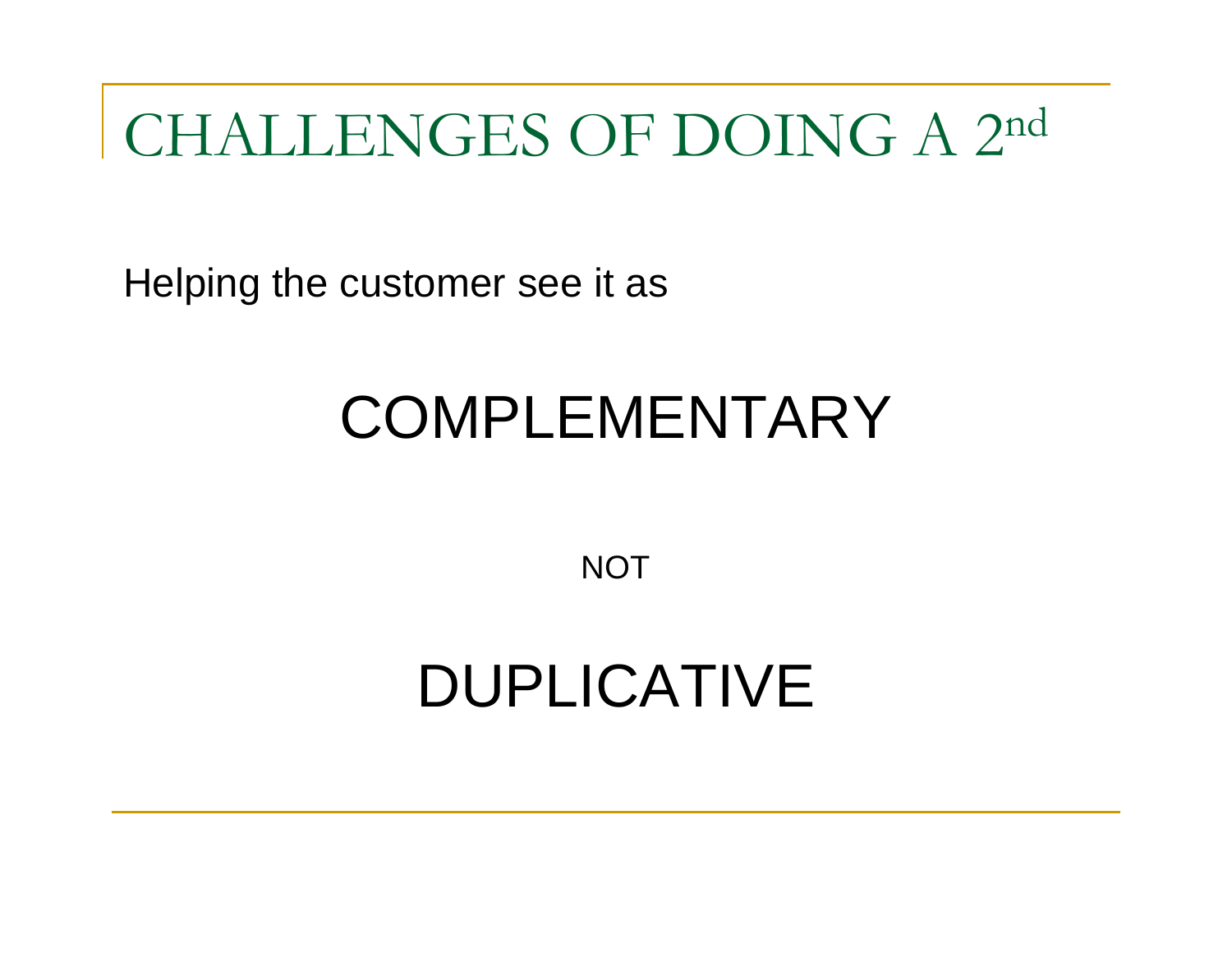# PAYING FOR START-UP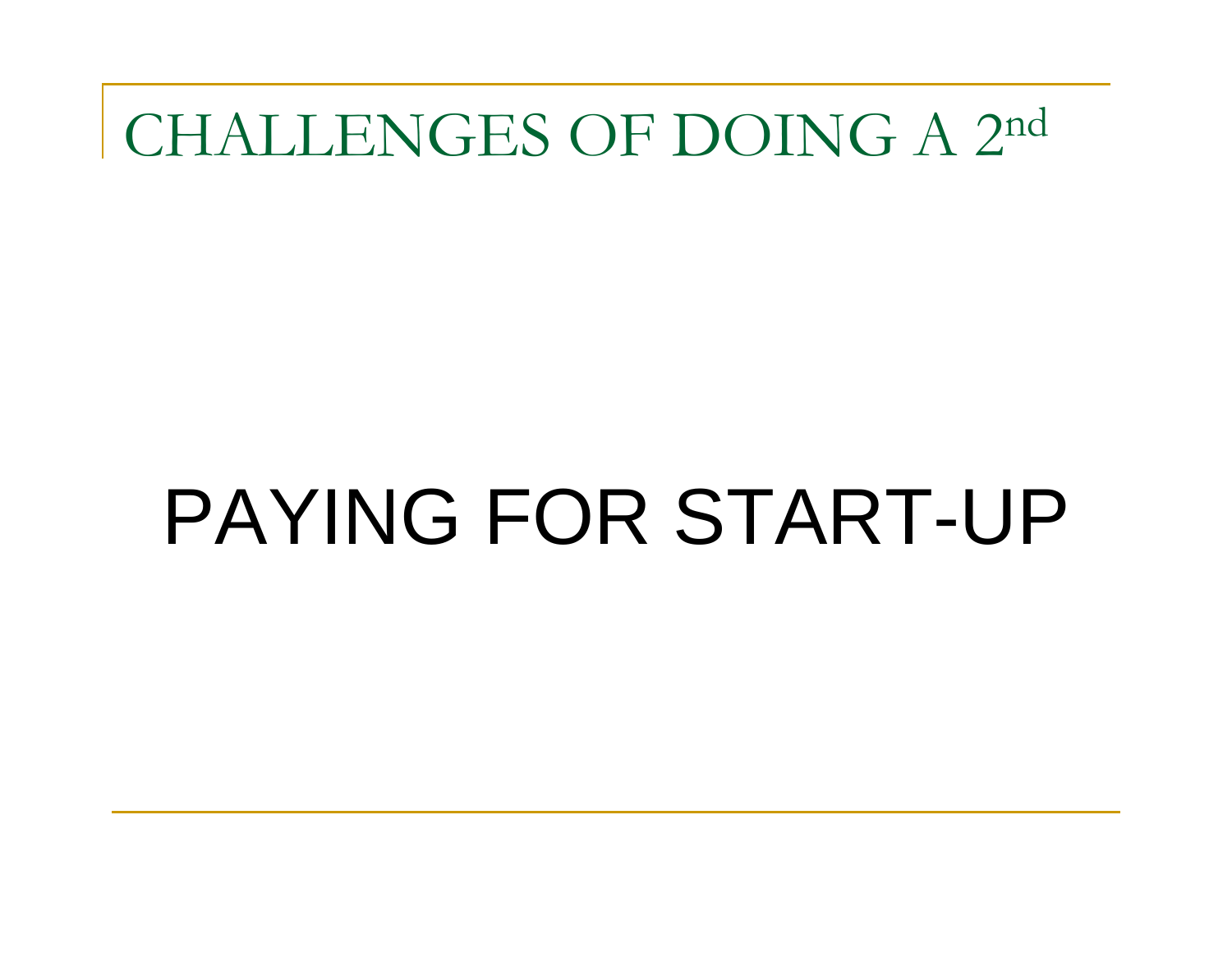Keeping your staff in each program from

# **COMPETING WITH EACH OTHER**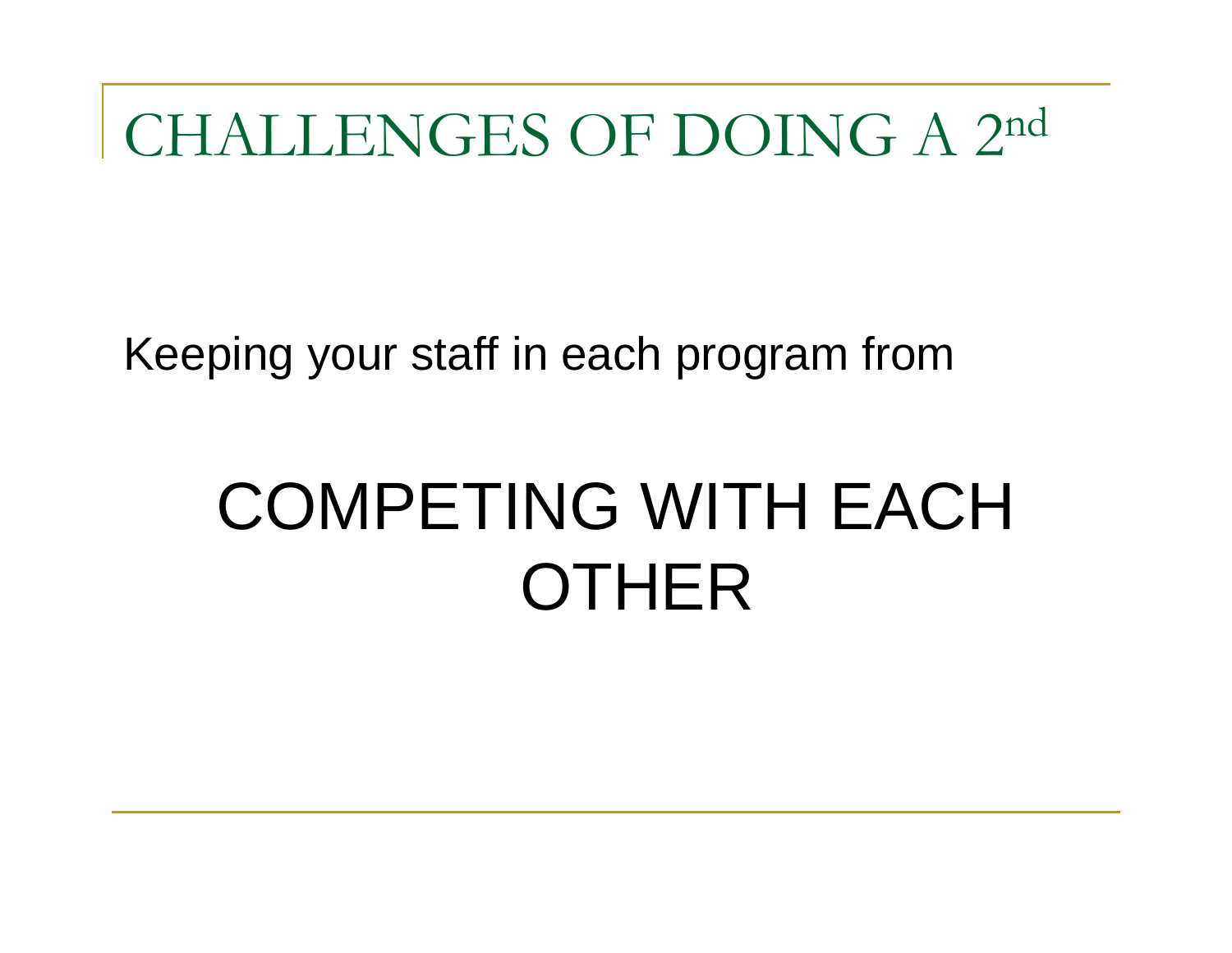### CREATING INTERPLAY

### BETWEEN THE INTERVENTIONS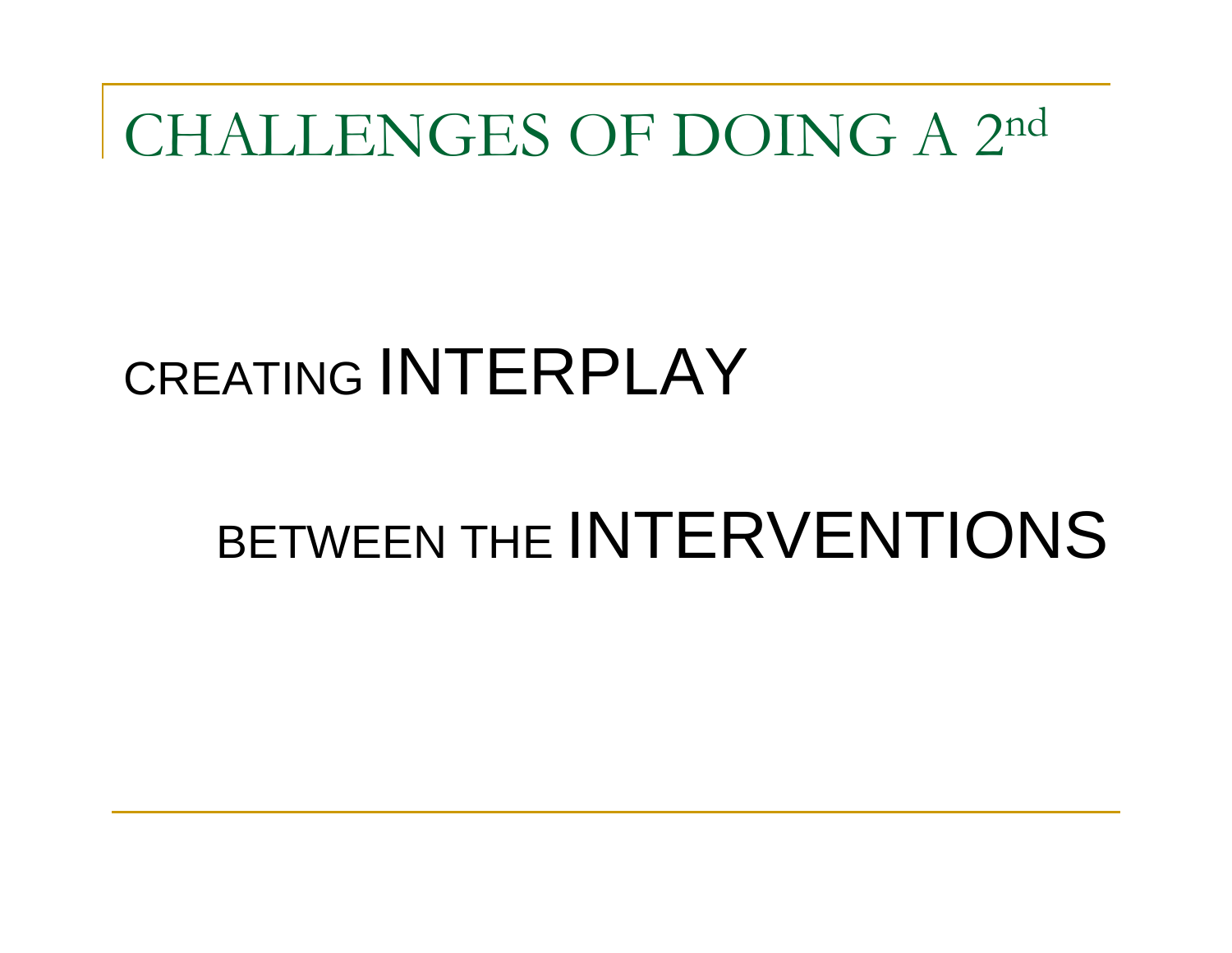In rural areas

# RECRUITING QUALIFIED **STAFF**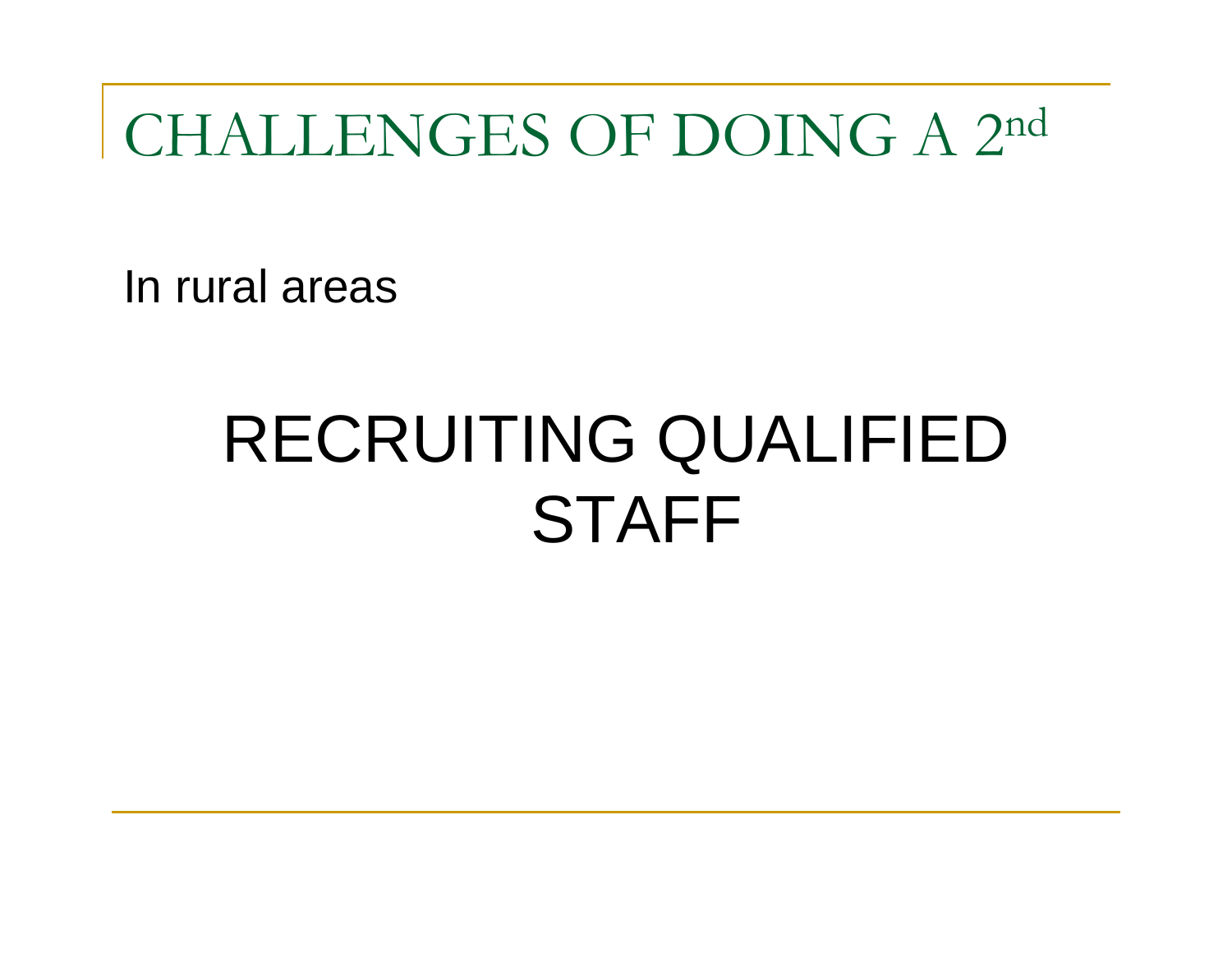AND WHAT ABOUT THE REST OF YOUR AGENCY?

By doing an EBP, you commit to using an intervention based on research, which has a specific model, and requires fidelity.

Does this make you think about the basis for the rest of your programs?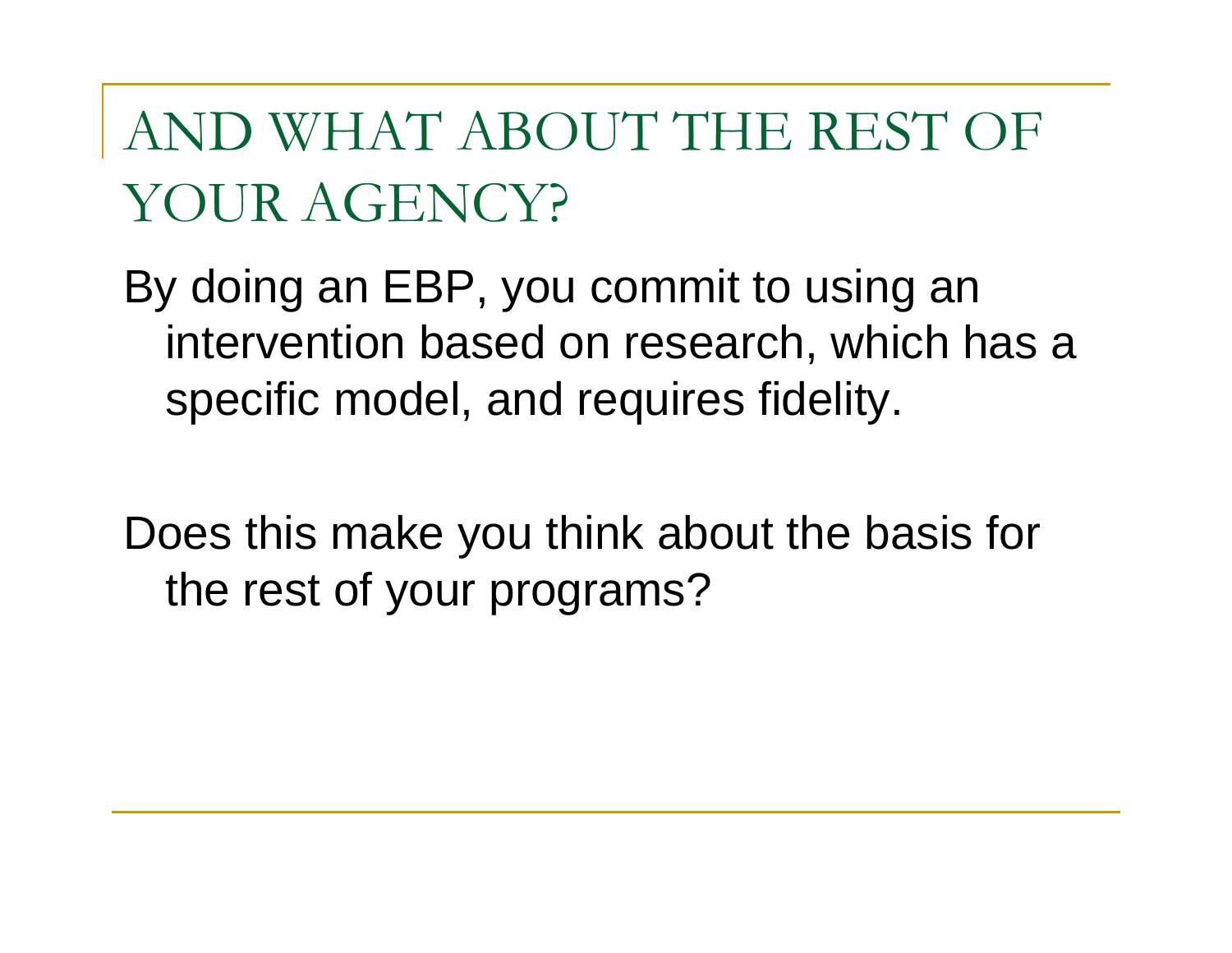AND WHAT ABOUT THE REST OF YOUR AGENCY?

One of my staff in a non-EB program:

*"We have the EB part of the agency and the dinosaur part of the agency."*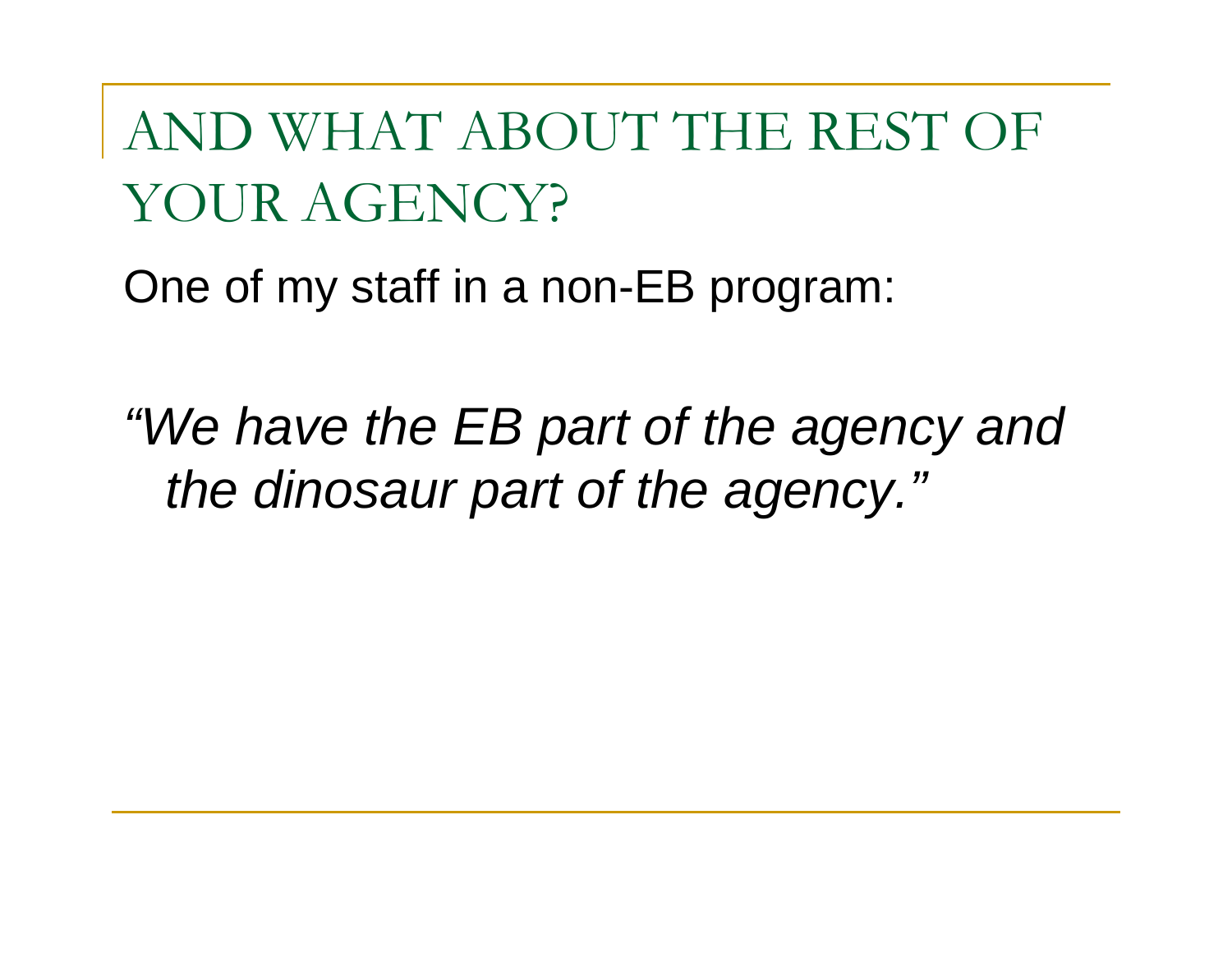APPLYING EB LESSONS TO YOUR NON-EB WORK

- 4 types of programs
	- **Evidence is irrelevant**
	- **Research informed**
	- Research driven
	- **Evidence-based**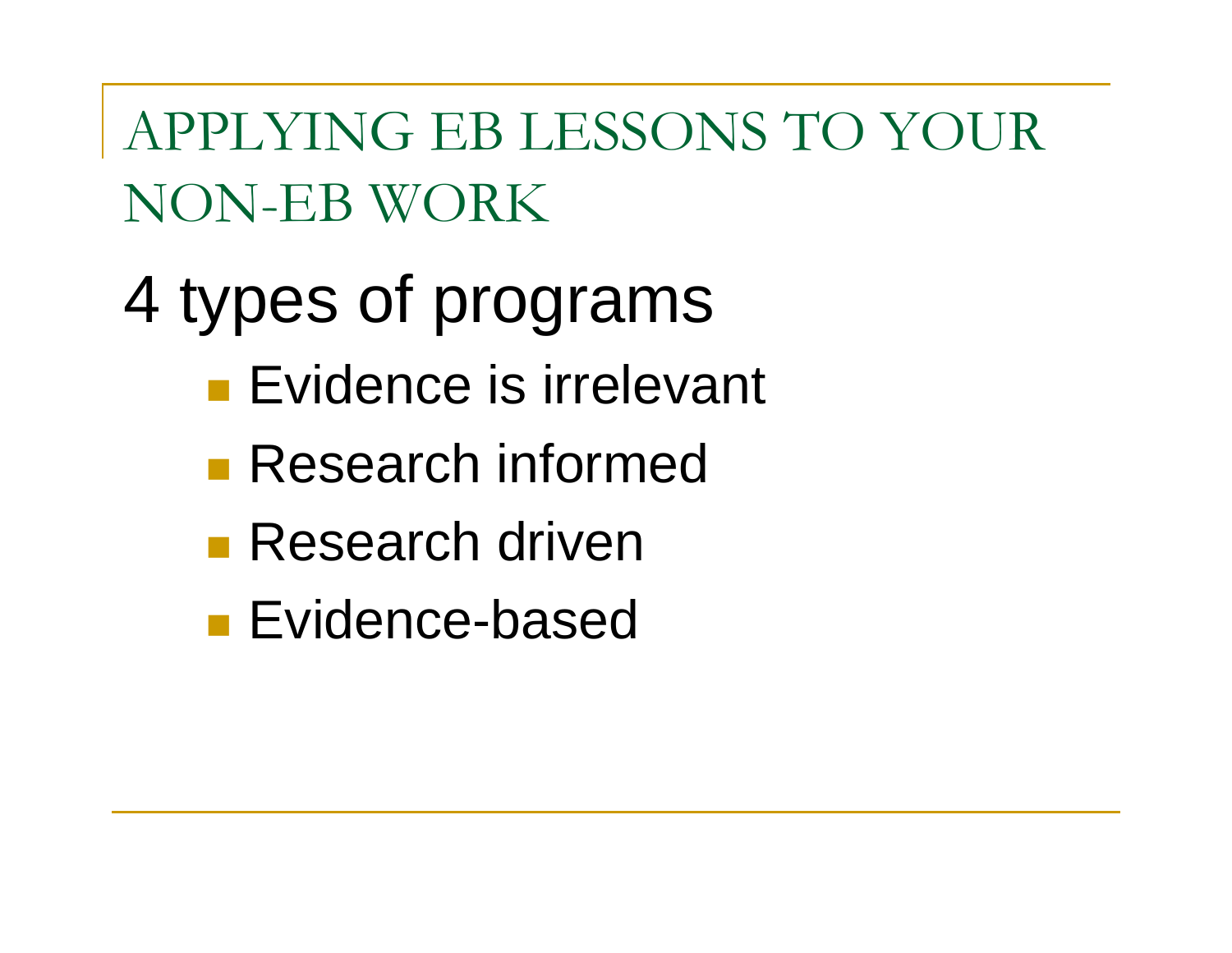APPLYING EB LESSONS TO YOUR NON-EB WORK

As all programs cannot be EB, can yours at least be ■ Research driven

#### or

**Evidence-based**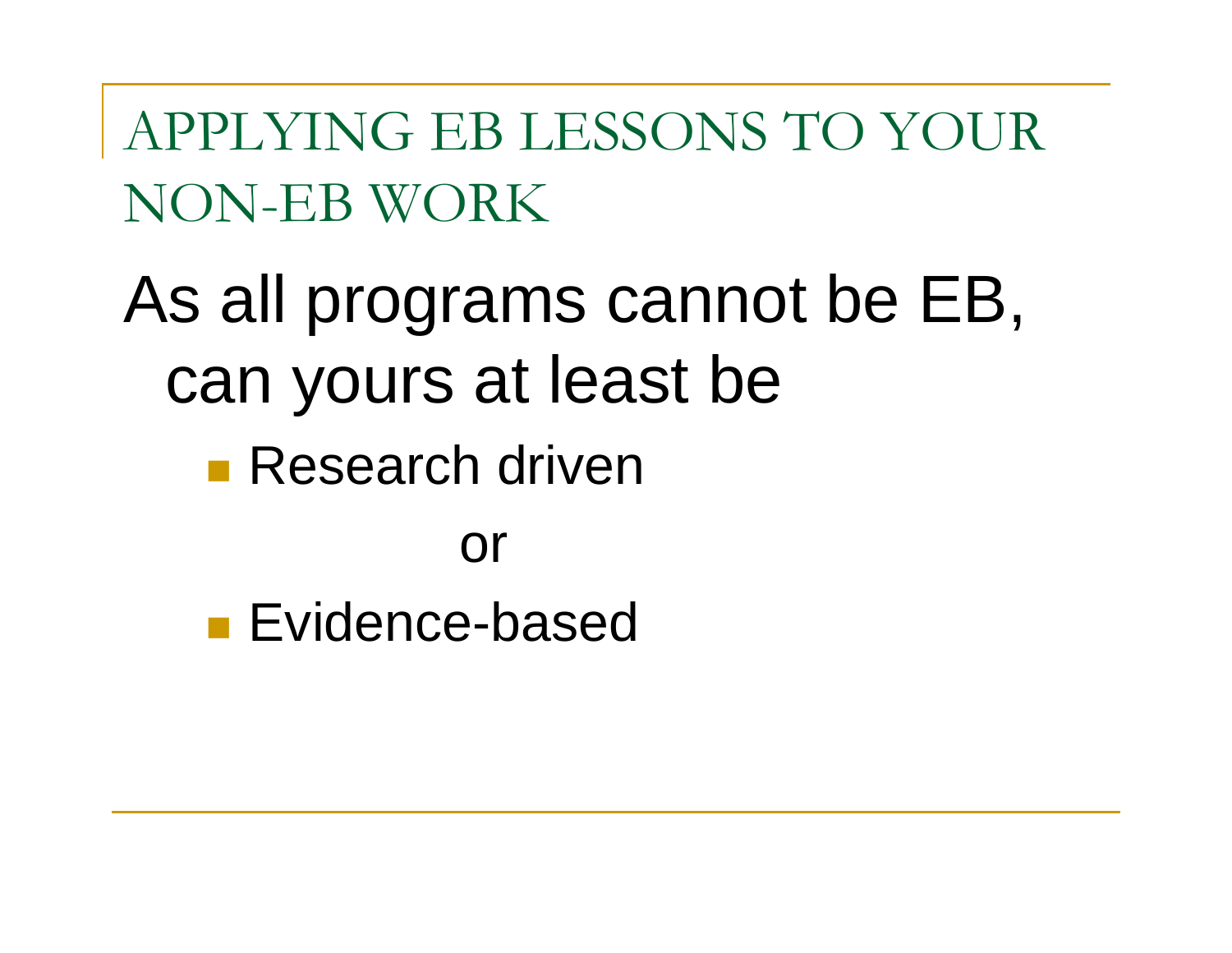APPLYING EB LESSONS TO YOUR NON-EB WORK

> As congregate care will always be needed, this is particularly vital for those of us who also operate congregate care programs.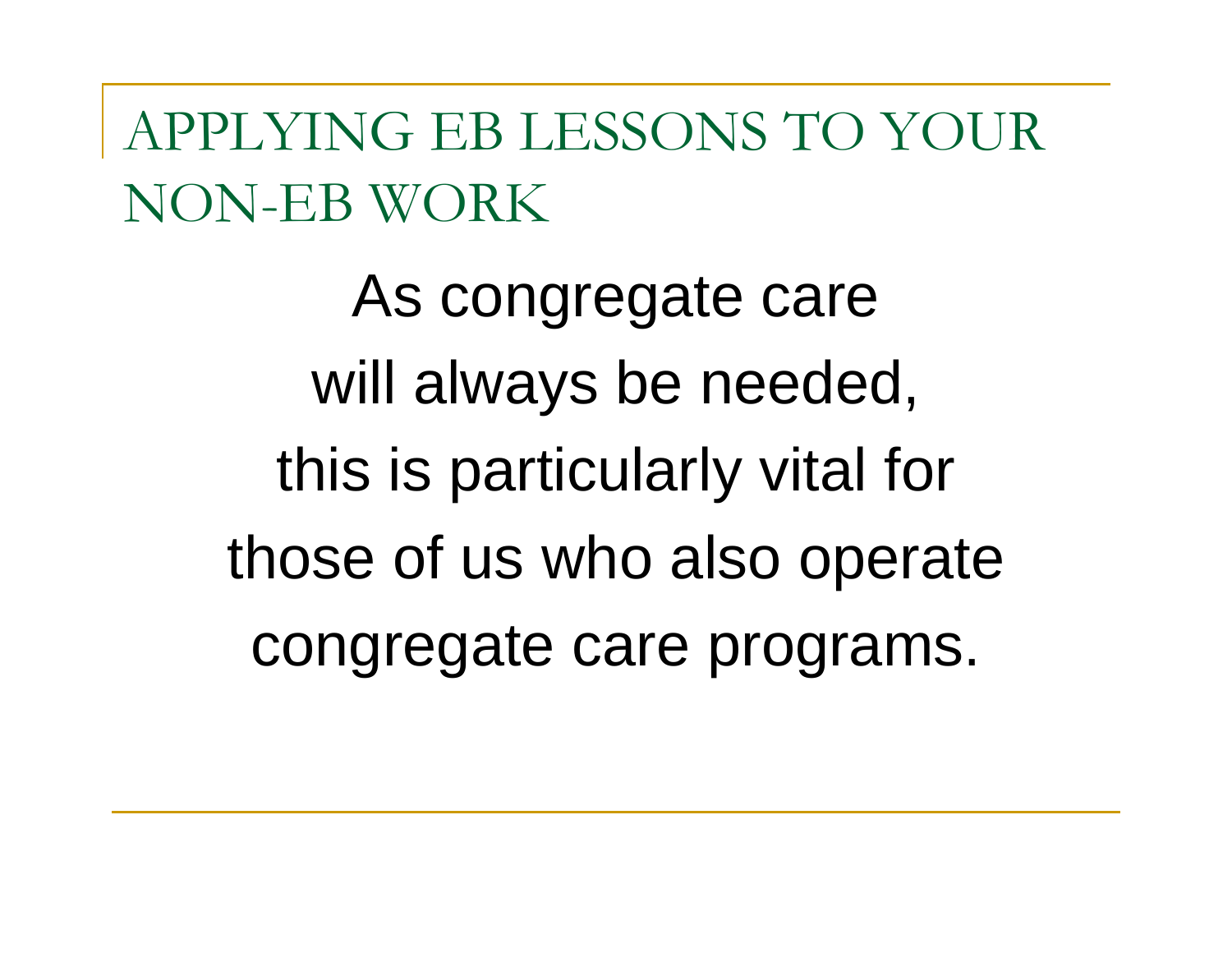# THE FAMILIES & YOUTH WE SERVE Place their HOPE **TRUST** FUTURES

with us.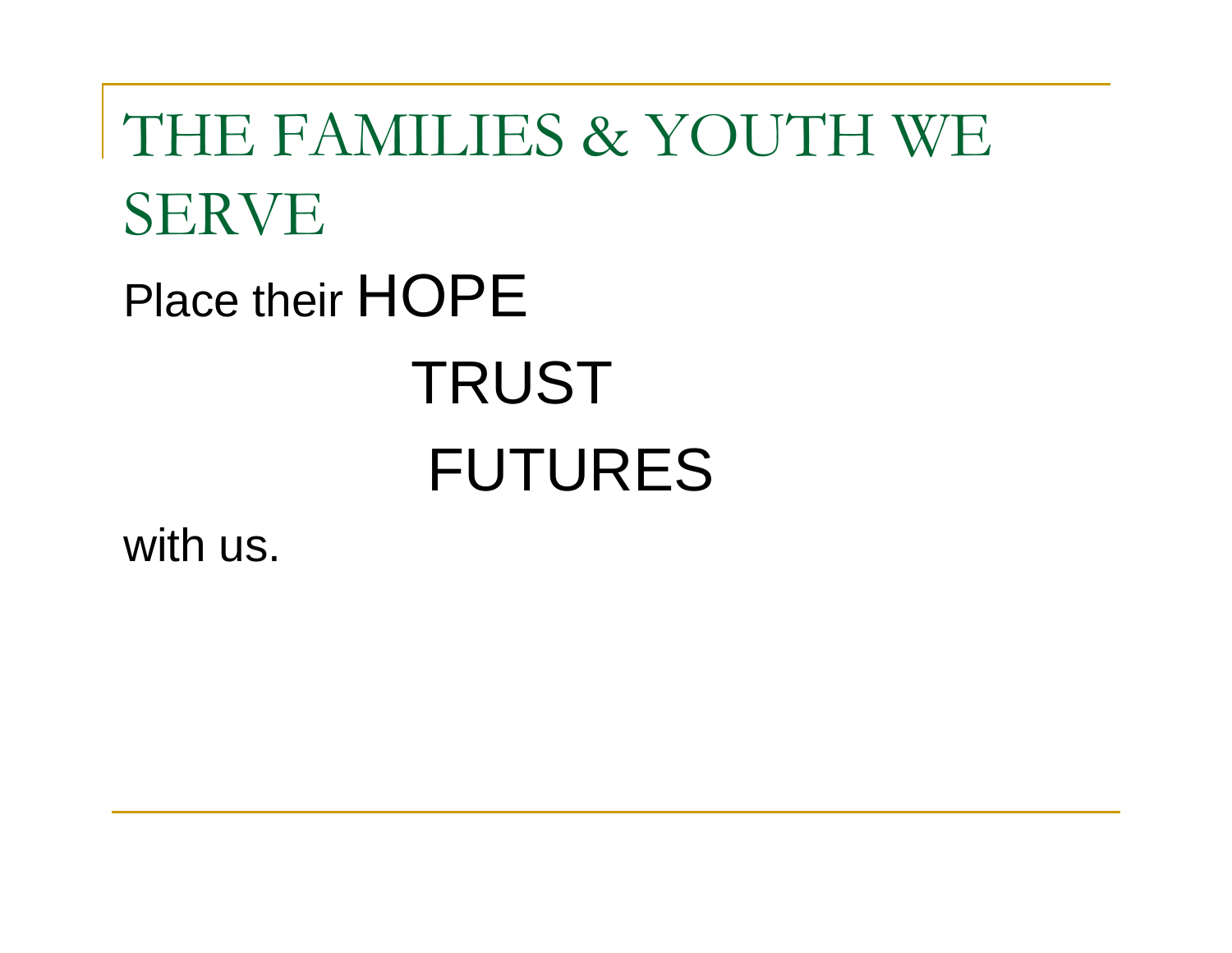#### OUR FUNDERS

Place

### increasing LIMITED TAXPAYER DOLLARS

with us.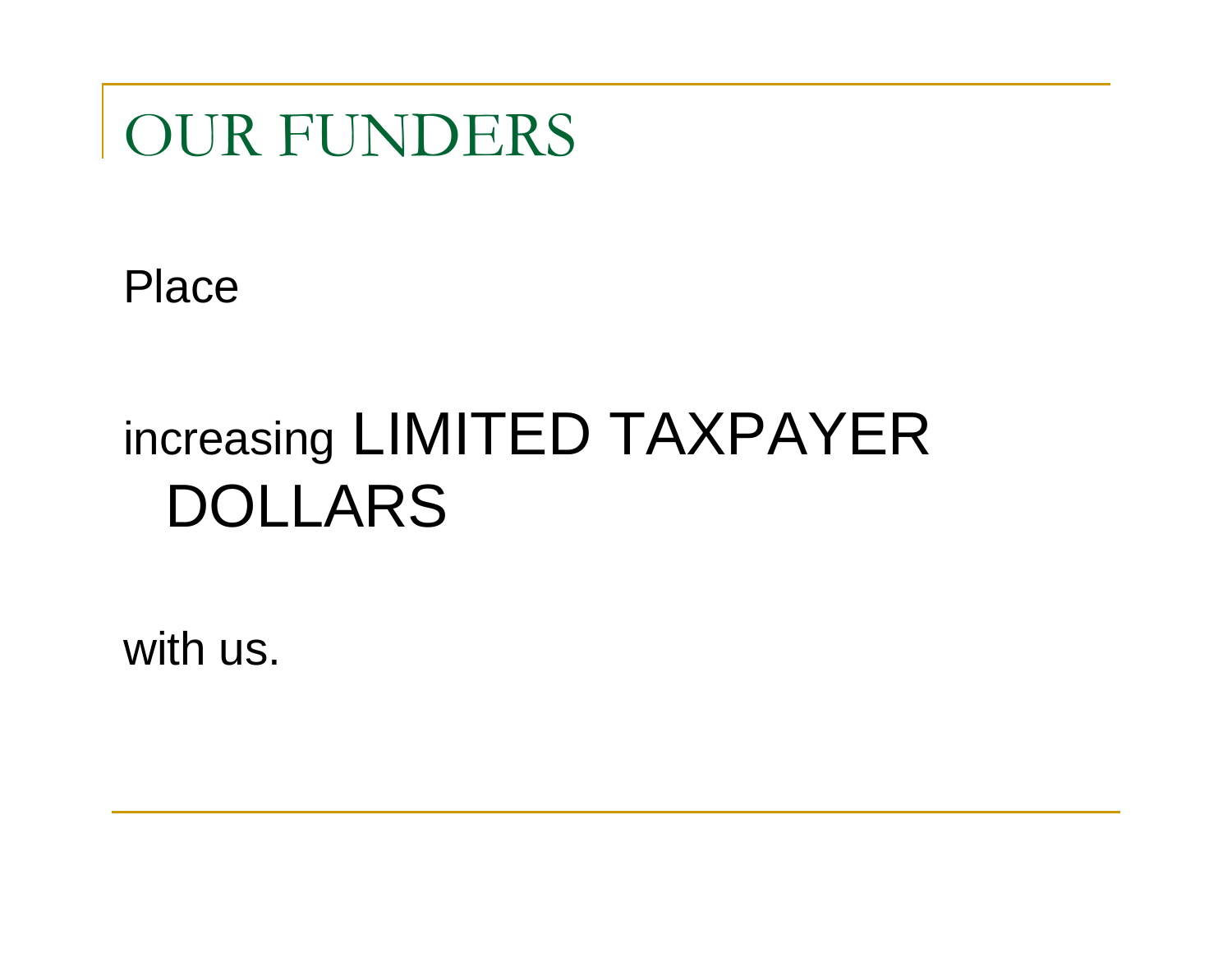#### MOST AGENCIES

#### SHY AWAY FROM DOING EB PROGRAMS

Preferring instead to do *same old same old*.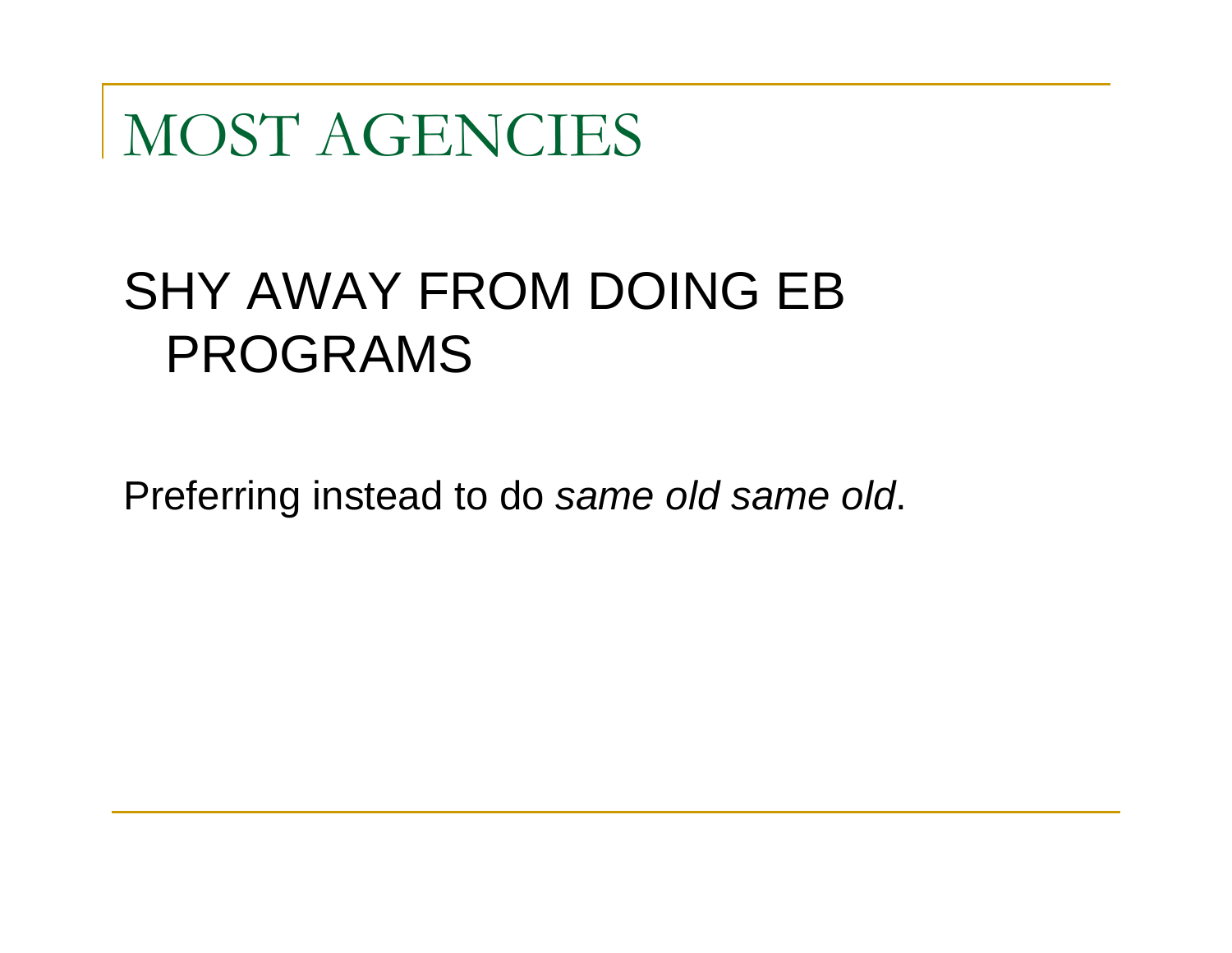#### THOSE OF US OPERATING EBPS

# ARE THE ONESWHO WILL CHANGE THE WORLD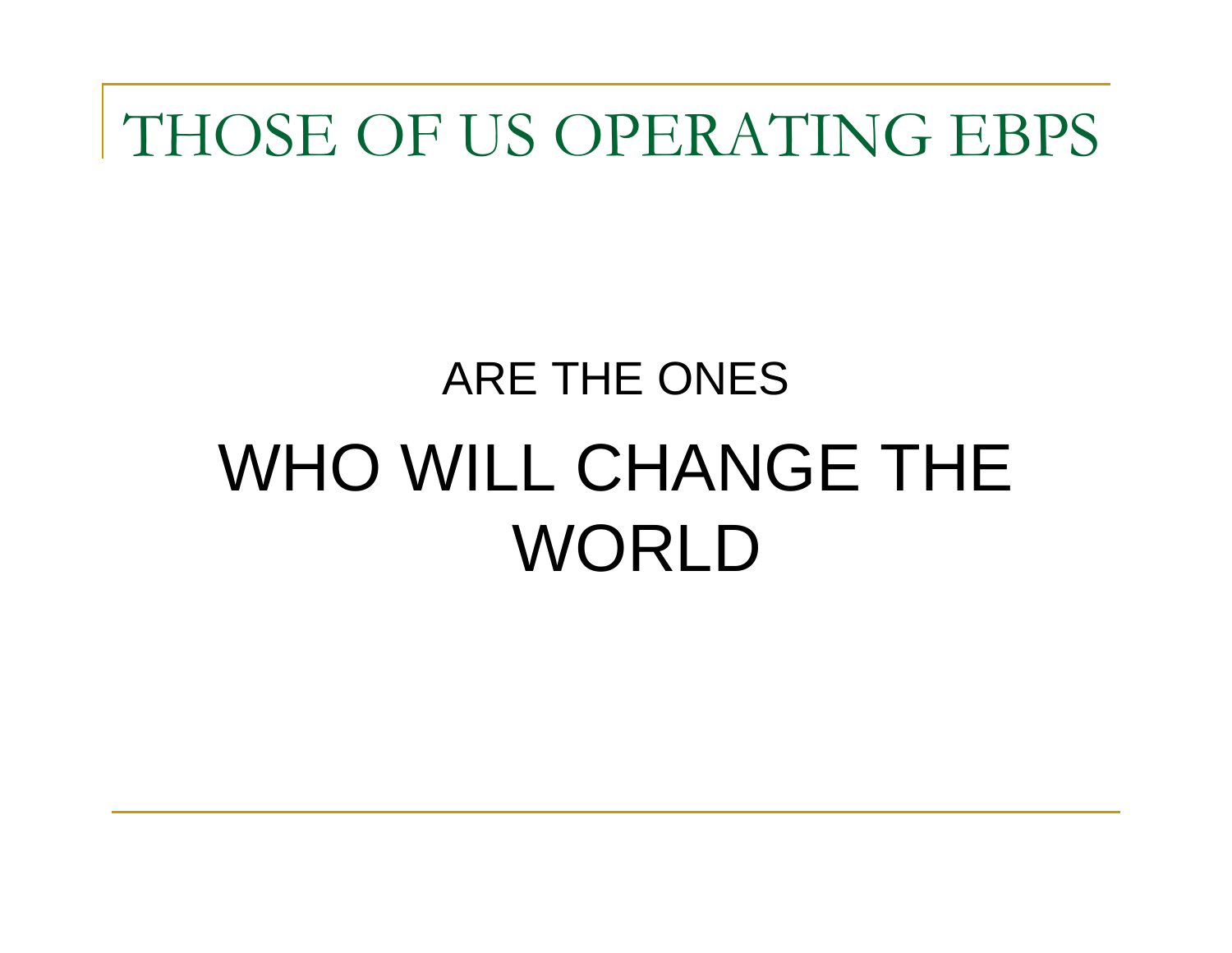Brought to you by…

#### **ADVANCING** EVIDENCE BASED PRACTICE

150 E. Pennsylvania Ave, Suite 420 Downingtown, PA 19335

Contact Emily Barber – Director of Communication

610-486-2280, ext. 3244 ebarber@advancingebp.org

Find us on the web at www.advancingebp.org